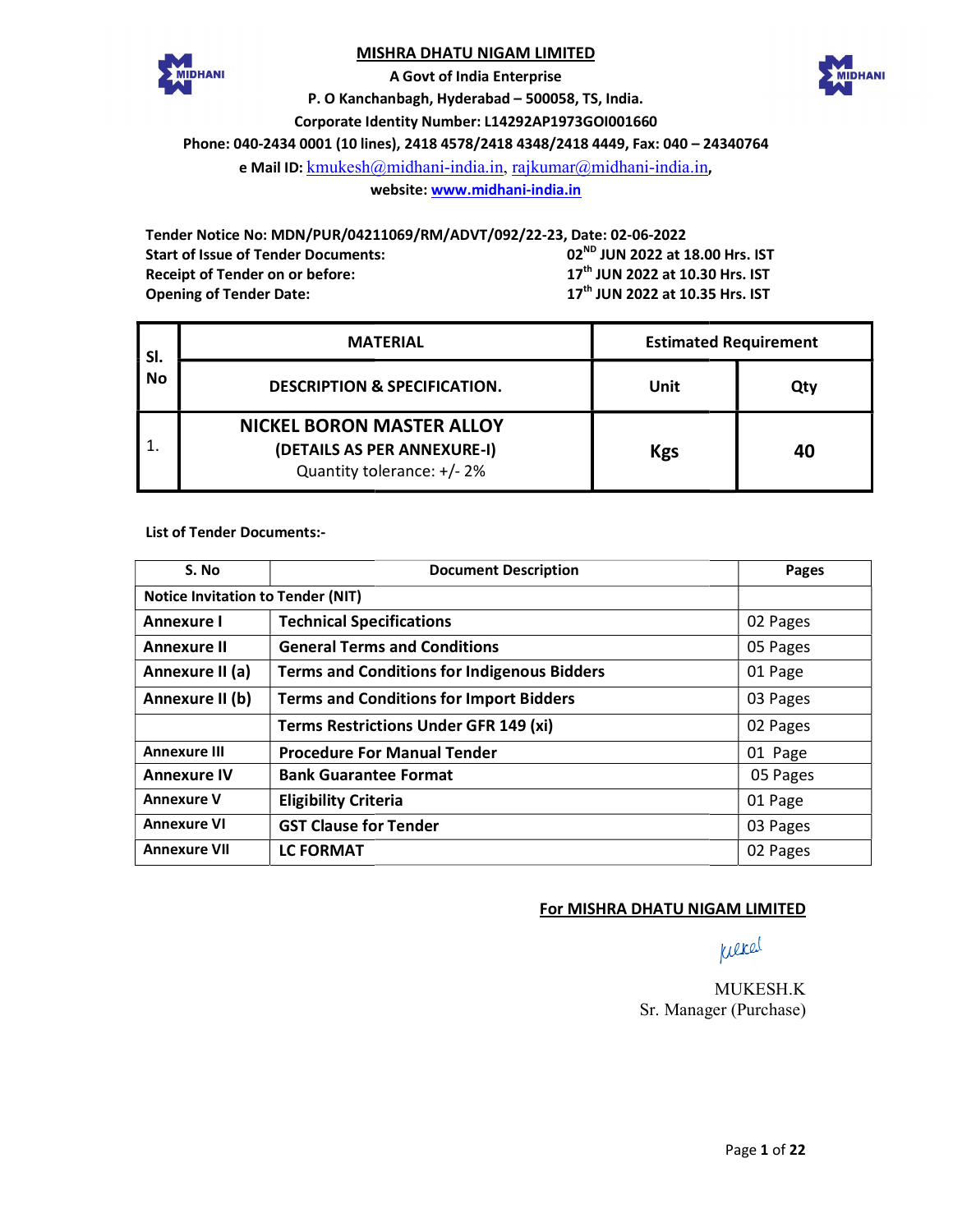## Annexure-I

# Technical specification of Ni-B Master alloy

1. Composition (wt%):

| Nickel (Ni):  | 83-85       |
|---------------|-------------|
| Boron $(B)$ : | 14-16       |
| Cu:           | $\leq 0.10$ |
| Fe:           | $\leq 0.15$ |
| Si ·          | < 0.04      |

Size Range /Form: Lumps Approx 5 x 30mm

- 2. Bidder need to indicate OEM names/sources of supply and shall submit the TC of OEM for the offered product / material along with all the above said elements.
- 3. In case of placement of Purchase Order, total material supplies of the PO shall be from the same OEM / Source.
- 4. Before shipment of the material, the vendor / manufacturer shall furnish the TEST CERTIFICATES of the material and their Lots / Batches, offered to Midhani .
- 5. Only the above offered material shall be shipped to MIDHANI, after obtaining the approval from MIDHANI .
- 6. Delivery schedule:

FOR, MIDHANI: Within 30 days from the date of PO. FCA, Airport: Within 25 days from the date of PO (By Air).

- 7. Quantity Tolerance: 40 kg ± 2 %
- 8. Packing: 10/20/25/50 kgs packed in sealed steel drum. The drum after packing shall be properly sealed/hard plastic tags.
- 9. Test certificate (in duplicate/photo copy) shall be put in drum No:1 of each batch or lot.
- 10. Every drum should have proper identification labels /markings in paint on body of the drum and Lid 1. Name of the manufacturer 2.PO number 3. Material descriptions 4. Lot No/Batch No 5.Drum No 6. Net weight 7. Gross weight.
- 11. Acceptance criteria: As per QA document (Chemical composition as per QA document shall be tested by QC at Midhani).
- 12. Incomplete offer will not be considered.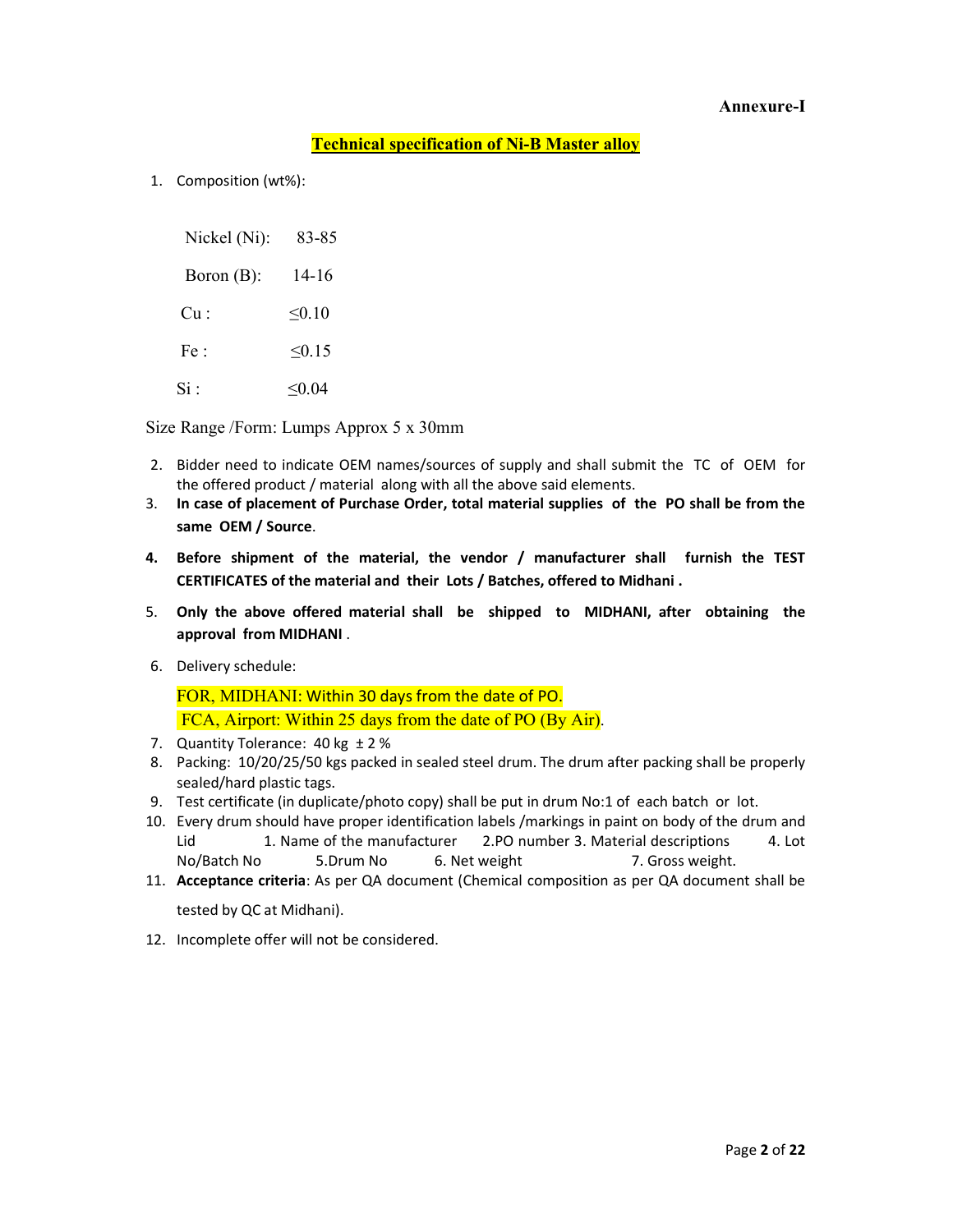# Bank Details for payment of EMD/SD:

| <b>MIDHANI</b><br><b>Bank</b><br><b>Details</b> | Name of the Firm<br>PAN No.<br><b>Bank Name</b><br><b>Branch Address</b><br>Account No.<br><b>IFSC Code</b><br><b>MICR Code</b> | $\ddot{\cdot}$ | : M/s. Mishra Dhatu Nigam Limited<br>AABCM6345A<br>HDFC Bank Ltd.<br>: Lakdikapul Branch, Hyderabad.<br>00210330000440.<br>HDFC0000021<br>500240002 |
|-------------------------------------------------|---------------------------------------------------------------------------------------------------------------------------------|----------------|-----------------------------------------------------------------------------------------------------------------------------------------------------|
|                                                 | <b>SWIFT Code</b>                                                                                                               |                | <b>HDFCINBBHYD</b>                                                                                                                                  |
|                                                 | Type                                                                                                                            |                | Current account.                                                                                                                                    |

# Check list for submission of documents against the tender:

|                         | I) Techno Commercial bid should contain the following information (Envelope I) |          |
|-------------------------|--------------------------------------------------------------------------------|----------|
| S.                      | Description                                                                    | Comply   |
| No                      |                                                                                | (Yes/No) |
| $\mathbf{1}$            | <b>EMD</b>                                                                     | NA       |
| $\overline{2}$          | Signed copy of Integrity Pact                                                  | NA       |
| $\overline{\mathbf{3}}$ | Detailed specification and Chemical composition of the offered product         |          |
| $\overline{4}$          | Acceptance to Terms and conditions of the tender                               |          |
| $\overline{5}$          | Manufacturer test certificate wherever required                                |          |
| 6                       | Manufacturer's Name & Address                                                  |          |
| $\overline{7}$          | The tenderer shall furnish typical analysis along with offer with respect      |          |
|                         | to elements listed in the tendered specifications.                             |          |
| 8                       | Price Basis                                                                    |          |
| 9                       | Delivery Schedule as per tender                                                |          |
| 10                      | Validity period of the offer as per tender                                     |          |
| 11                      | Terms of payment as per tender                                                 |          |
| 12                      | Country of origin of goods                                                     |          |
| 13                      | GST number and applicable rate (For indigenous bidder)                         |          |
| 14                      | Port of loading for FOB supplies. (For Import Offers)                          |          |
| 15                      | Tariff Head Under H.S (HARMONISED SYSTEM)/Custom duty tariff                   |          |
|                         | code                                                                           |          |
| 16                      | Any other remarks related to this tender please specify in your offer          |          |
| Note:                   |                                                                                |          |

- a. Tenders received without the above documents & details are liable to be rejected summarily.
- b. Any order resulting from this invitation to tender shall be governed by our General conditions of contract and the supplier quoting against this enquiry shall be deemed/ to have read and understood the same.
- c. Please enclose the above check list along with the Techno Commercial bid.
- d. Tenderer's offer must conform in all respects with the applicable specifications and terms and conditions of the tender. In case of, deviation if any, from the tender specifications or terms and conditions must be clearly and explicitly stated. Technical deviations and Commercial deviations shall be furnished in separate sheets under the headings "TECHNICAL DEVIATIONS" and "COMMERCIAL DEVIATIONS" respectively, along with reasons for taking such deviations. Deviation(s) mentioned elsewhere shall not be accepted.

MIDHANI reserves the right to accept / reject any deviation in tenderer's offer pertaining to the materials specifications or to the terms and conditions stipulated in this tender without assigning any reason.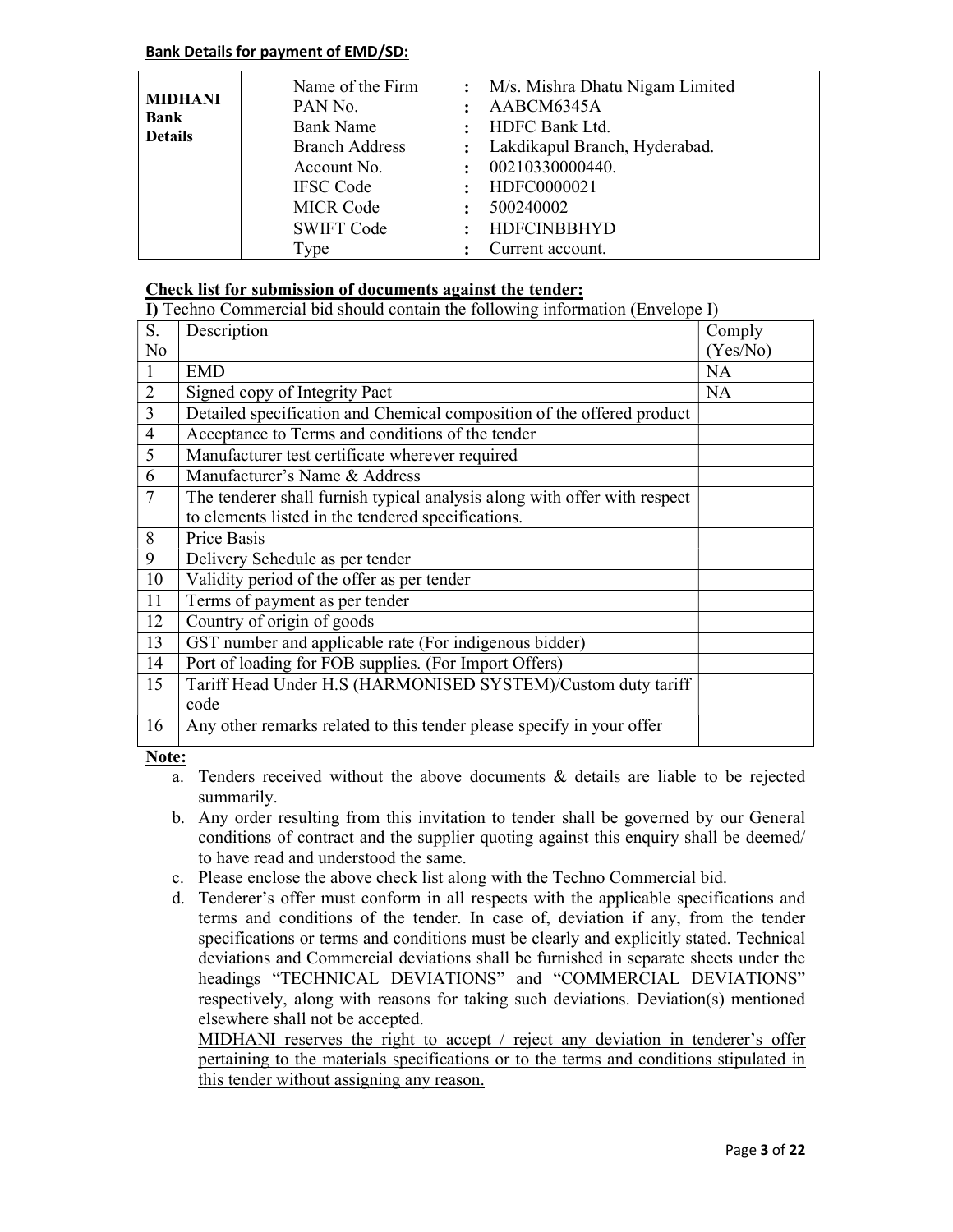# General Terms and Conditions of the Tender

- 1. Any Order resulting from this invitation to tender shall be governed by our General Terms and Conditions of Contract and the supplier quoting against this enquiry Shall be deemed / to have read and understood the same.
- 2. Where counter terms and conditions have been offered by the Tenderer, the purchaser shall not be governed by these unless specific acceptances have been given in writing in the order by the Purchaser.
- 3. The offer should be complete in all respects. Full Particulars and descriptive literature and drawing should be forwarded along with the quotation. The make of the items offered should be clearly specified. Materials should be offered strictly conforming to our specifications. The deviations if any should be clearly indicated in the quotation. Test Certificates must be produced, wherever required. Material confirming to IS will be preferred.

#### 4. VALIDITY :

The offer should be valid for a minimum period of 30 days from the date of opening of the tender. In case of shorter Price validity period, than what is stipulated in the Tender, the Company reserves the right to reject the bid summarily.

5. Delivery Schedule: AS PER ANNEXURE-I.

#### 6. EARNEST MONEY DEPOSIT :

## NA

In case of EMD Exemption/EMD Not applicable: In case of failure of the bidder to accept / execute the contract, the bidder shall not be permitted to participate in the re-tender for the same item. Also suitable penal action as deemed fit by Midhani shall be imposed.

#### 7. SECURITY DEPOSIT (SD):

In case of successful tenderer, **3% of PO Value (Including GST if applicable)** towards SD shall be submitted by vendor within 21 days from the date of PO, in the form of Bank Guarantee or payment through online with proof thereof.

The Security Deposit of above amount shall be submitted on placement of order, online through NEFT/RTGS/SWIFT OR Bank Guarantee as per format enclosed from a Scheduled Bank of India encashable in Hyderabad, India with validity till successful completion of the Order, within 21 days from the placement of order.

The security deposit shall be for the due and faithful performance of the contract and shall remain binding not withstanding such variations, alterations or extensions of time as it may be made, given, conceded or agreed to between the Supplier/Contractor and Purchaser.

The Security Deposit furnished by the successful tenderer will be subject to the Terms & Conditions of the order/contract finally concluded between the parties and the Purchaser will not be liable for payment of any interest on the security deposit or any depreciation thereof.

The Security Deposit shall be refunded on application by the contractor after expiry of the contract period and after he has discharges all his obligations under the contract and produced a ceritificate from the Purchaser's authorized representatives certifying the due completion & acceptance of the work.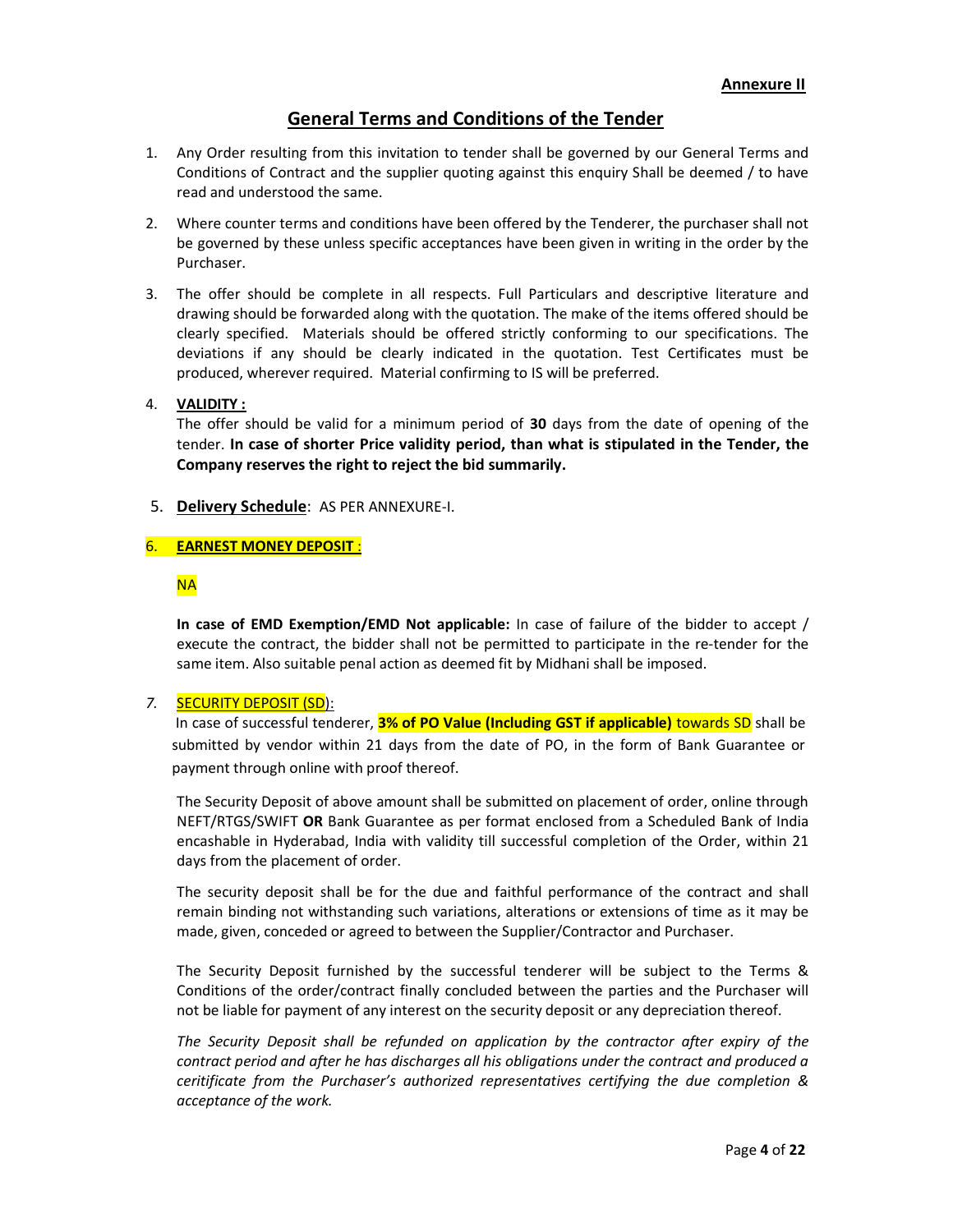In all cases where SD is exempted, in case of failure of the bidder to accept / execute the contract as per agreed terms, the bidder shall not be permitted to participate in the re-tender for the same item. Suitable penal action in accordance with other provisions of the Tender shall also be applicable.

In case SD is not submitted within the stipulated time as above, interest  $\omega$  12% p.a. shall be levied for the period of delay beyond the stipulated time. Interest as above may be either deposited by the supplier / contractor or recovered from any amounts due to the supplier / contractor.

- 8. All Bank Guarantees (EMD/SD/Advances/PBG) submitted:
	- a. Shall be from a Nationalized Bank/ Scheduled Commercial Bank encashable in India and in our prescribed formats only.
	- b. Bank Guarantees (SD/Advances/PBG) shall have an additional claim period of three months from the date of expiry.
- 9. Vendors to intimate the value of Goods & Services which are sub contracted by them from MSE's if any, pertaining to the tendered item(s).
- 10. MSE (MICRO AND SMALL ENTERPRISES):

As per Public Procurement Policy(PPP) for Micro & Small Enterprises (MSEs) order,2012 vide Gazette notification dated 23.03.2012 by Ministry of Micro, Small and Medium Enterprises of Govt of India, the following benefits will be extended to the MSEs.

If Tenderer happens to be a MSE as per Government Guidelines, necessary benefits in line with Government Guidelines issued from time to time shall be provided on submission of valid documentary proof to the satisfaction of the Purchaser. In case organization is an MSE Unit owned by SC/ST Entrepreneur or owned by Women Entrepreneur, submit valid documentary proof for extending benefits as per Government guidelines. Benefits include

- i) EMD is exempted for Micro & Small Enterprises (MSEs) registered with DIC/ NSIC/KVIC/ Udyog Aadhar Memorandum (UAM) issued by MSME or any other body specified by Ministry of MSME.
- ii) Purchase Preference to MSE's shall be provided as given below.
- a) In tenders, participating Micro and Small Enterprises quoting price within price band of L1+ 15 percent shall also be allowed to supply at least 20% requirement by bringing down their price to L1 price in a situation where L1 price is from someone other than a Micro and Small Enterprise. In case of more than one such Micro and Small Enterprise, the supply shall be shared proportionately (to tendered quantity).
- b) In case of tender item is non-divisible and if Micro and Small Enterprises quoted price is within the price band L1+15% shall be allowed to supply total tender requirement by bringing down their price to L1 price in a situation where L1 price is from someone other than a Micro and Small Enterprise.
	- iii) ''Vendors to intimate the value of Goods & Services which are sub contracted by them from the MSE's if any, pertaining to the ordered item(s)".
	- iv) The benefits mentioned above are meant for procurement of goods produced and services rendered by MSE's. Traders are excluded from availing these benefits
- 11. Start ups as recognized by Department of Industrial policy and Promotion (DIPP) shall be exempt from paying Earnest Money Deposit (EMD)

# 12. QUERIES / CLARIFICATIONS:

Queries / clarifications technical, financial or commercial, if any, that may arise, should be referred by the tenderer by email/letter to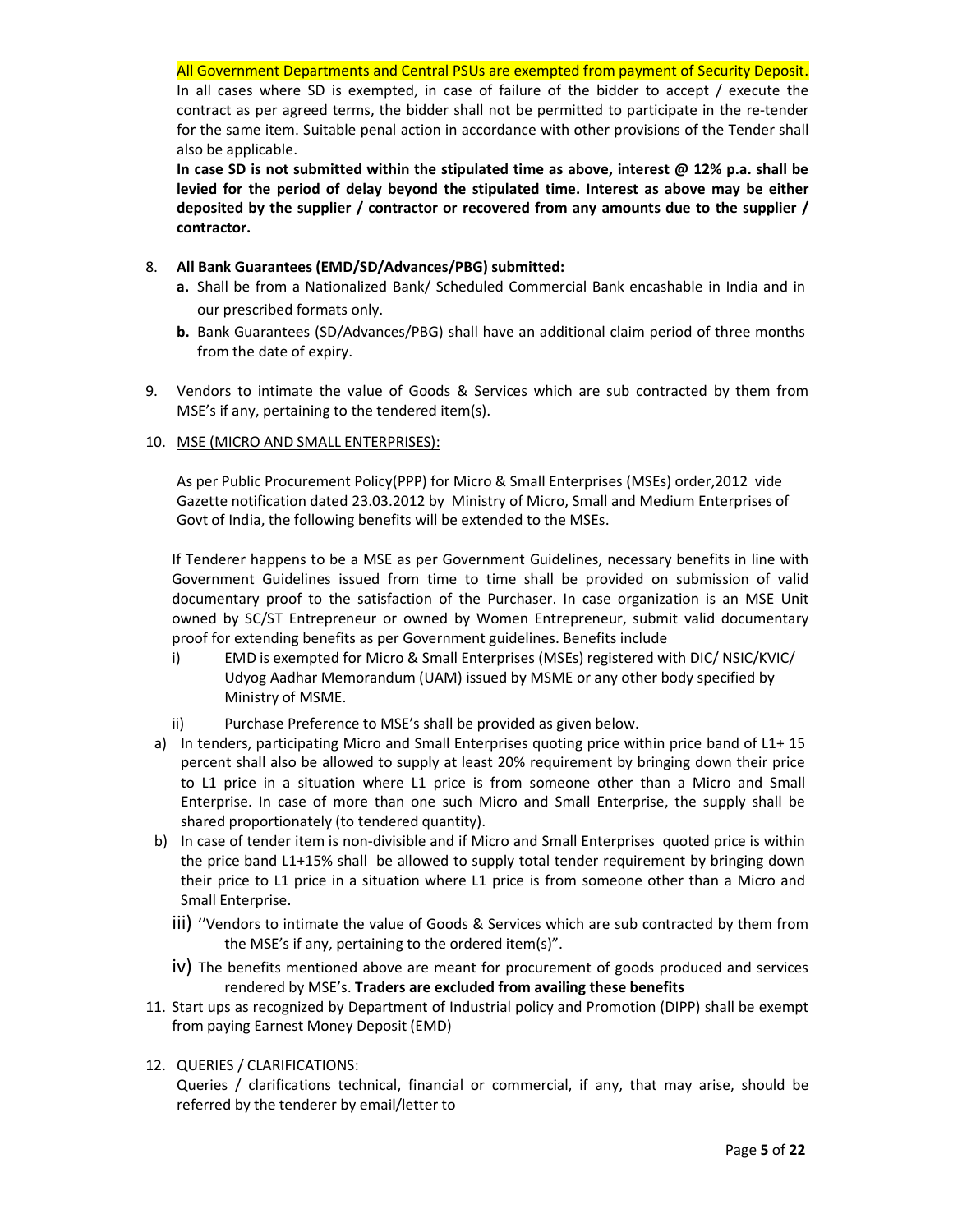Technical Queries: Commercial/Financial Queries: Name: Sri. Paul.K (DGM, Melt Shop) Name: Sri. Mukesh. K Ph: 040-2418 4370/4371 Ph: 040-2418 4348

Email id: paul.kandulna@midhani.com Email id: kmukesh@midhani-india.in

# 13. PRICE NEGOTIATIONS :

Price Negotiations as such shall not be held, except in the case of Negotiations with the lowest tenderer and accordingly, the tenderers shall have to submit their best commercial bids.

## 14. ARBITRATION :

Any dispute(s) or difference(s) whatsoever arises under or out of or in connection with the EOI/contract, or in respect of any defined legal relationship associated therewith or derived there from, shall be resolved/settled amicably, through mutual negotiation; failing which the differences shall be resolved by way of arbitration in accordance with the International Centre for Alternative Dispute Resolution (ICADR) Arbitration Rules 1996. The authority to appoint the arbitrator(s) shall be the International Centre for Alternative Dispute Resolution (ICADR). And will provide administrative services in accordance with ICADR Arbitration Rules 1996. The seat of arbitration shall be India. The language of the arbitration proceeding shall be English. The place of arbitration proceedings shall be Hyderabad, Telangana, India.

In case of PSU/Government organization DPE guidelines in force or as amended from time to time shall be applicable. In the event of any dispute or difference relating to the interpretation and application of the provisions of commercial contract(s) between Central Public Sector Enterprises (CPSEs)/Port Trusts inter se and also between CPSEs and Government dept./Organizations (Excluding disputes concerning Railways, Income Tax, Customs & Excise Dept.), such disputes or differences shall be taken up by either party for resolution through AMRCD as mentioned in DPE OM No. 4(1)/ 2013- DPE(GM)/FTS-1835 dated 22/5/2018 or the latest DPE Guidelines issued from time to time.

#### 15. JURISDICTION :

All questions, disputes or differences arising under, out of or in connection with the contract shall be subject to the exclusive jurisdiction of court within local limits of Hyderabad, India.

#### 16. RISK PURCHASE:

The supply of all items must be completed satisfactorily and within the specified delivery period in the order, failing which the purchaser reserves the right to purchase stores from other sources at the supplier's cost & risk. In such case the supplier shall be bound to pay the extra cost incurred by Midhani forthwith on demand by MIDHANI.

#### 17. ADDENDA TO TENDER DOCUMENTS :

The Purchaser reserves the right to issue addenda to the tender documents to clarify, modify, supplement or delete any of the condition, clause or items stated in the tender documents issued with this invitation to Tender. Each addendum issued will be distributed to each tenderer or his authorized representative and the addendum so issued shall form a part of the original tender documents to be reviewed as required.

#### 18. NO CLAIM FOR COMPENSATION FOR SUBMISSION OF TENDER :

The tenderers whose tenders are not accepted shall not be entitled to claim any costs, charges and expenses of the tender, incidental to or incurred by them, through or in connection with their submission of tenders even though the Purchaser may elect to withdraw the invitation to tender.

#### 19. BANKRUPTCY ETC.:

If the Supplier/Contractor shall become bankrupt or insolvent or cause or suffer any receiver to be appointed of his business or any asset thereof or compound with his creditors, or being a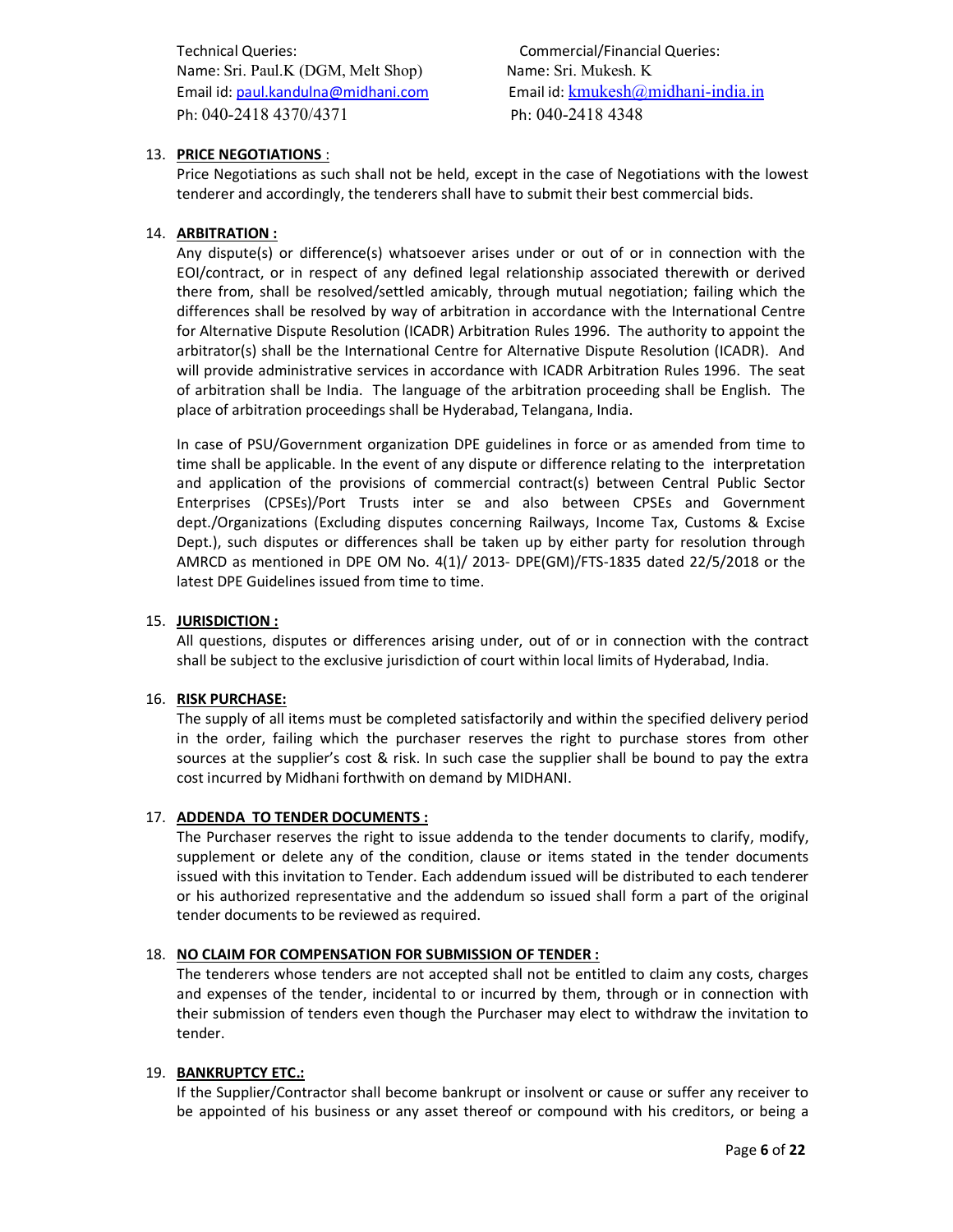corporation commence to be wound up, or carry on its business under a Receiver for the benefits of its creditors or any of them, the Purchaser shall be at liberty:

- a. To terminate the contract forthwith upon coming to know of the happening of any such event as aforesaid by notice in writing to the Contractor or to the receiver / liquidator. OR
- b. To give such receiver, liquidator or other person the option of carrying out the contract subject to his providing guarantee up to an amount to be agreed for the due and faithful performance of the Contract.

#### 20. RIGHT OF ACCEPTANCE:

The Purchaser does not bind himself to accept the lowest or any of other tender and reserves the right of acceptance the whole or any part of the tender or portion of the quantity offered.

#### 21. LIQUIDATED DAMAGES (LD):

Liquidated Damages shall be levied against Suppliers/Contractors in the event of unsatisfactory, delayed or non supply of materials/execution of Contract beyond the date of delivery/completion of job. LD is leviable at the rate of 1% of the total order/contract prices per week or part there of subject to a maximum 10% of the order/contract prices including taxes & duties without prejudice to the right of the purchaser to take any other action. The amount shall also be recoverable from any other contract on account of the supplier.

#### 22. CANCELLATION / SHORT CLOSURE OF CONTRACT/PURCHASE ORDER:

The purchaser may, without prejudice to any other remedy for breach of Contract, by written notice of default sent to the supplier, terminate the contract in whole or in part:

- a) If the supplier fails to deliver any or all of the stores within the time period(s) specified in the contract, or any extension thereof granted by the Purchaser.
- b) If the supplier fails to perform any other obligation under the contract within the period specified in the contract or any extension thereof granted by the purchaser.
- c) Purchaser reserves the right to cancel the Purchase Order/ contract on its own under exceptional circumstances.

On receipt of notice for short closure, the contractor shall cease all further work, except for such work as may be specified in the notice for the sole purpose of protecting that part of the stores already executed. Further, the liability of MIDHANI in such cases will be limited to the extent of the cost as assessed by MIDHANI, in its opinion, till the point of short closure.

#### 23. REJECTED GOODS:

The rejected goods at MIDHANI premises will lie at the risk of the Vendor. They should be replaced immediately on receipt of intimation regarding rejection from Midhani. In case the rejected goods are not replaced within six weeks from the date of receipt of the inspection memo, MIDHANI is not responsible for any loss, damage and theft, and in addition, MIDHANI reserves the right to recover such amount as may be assessed on account of storage and incidentals or any other charges MIDHANI may have incurred.

 The vendor has to lift the rejected material from MIDHANI within 6 months from the date of receipt of intimation. In case of rejected goods are in MIDHANI for more than 6 months, MIDHANI reserves the right to dispose of the same and Vendor shall not have any right for claiming the goods or damages thereof.

#### 24. SUBMISSION OF TENDER :

Tenders shall be submitted as per procedure specified at Annexure III. The tenders received after the stipulated time and due date, due to any reason whatsoever will not be considered. Tenders who are incomplete or otherwise considered defective are liable to be rejected.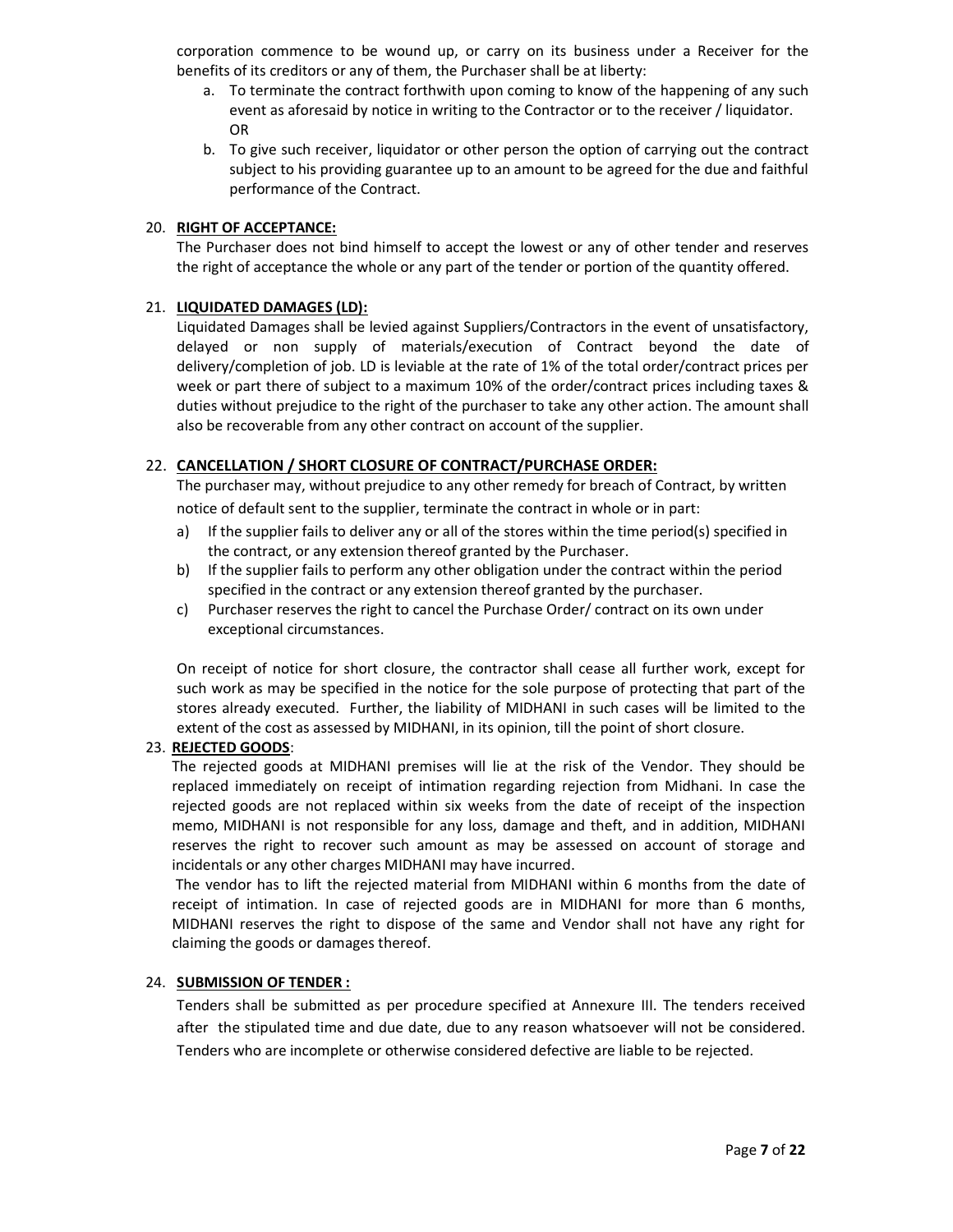## 25. MULTIPLE L1 PARTIES:

In case more than one tenderer is qualifying as L1, after price evaluation and the order is not to be split, the placement of order shall be done after obtaining reduced revised price bid from the L1 tenderers and if still there is a tie among L1 tenderers then to discover the final L1, draw of lots shall be held in presence of the tenderers who chose to be present.

26. Only one vertical (Company) from a group of companies will be eligible to participate in the tender. Midhani reserves the right to reject the bids of all such parties summarily, if it is found that verticals under the same organizations have participated.

## 27. TENDER OPENING:

# A. TECHNO-COMMERCIAL BIDS (UN-PRICED) :

Techno-commercial Bids (un-priced) only shall be opened on the due date indicated in the enquiry in the e-platform (or) in the presence of Tenderers or their authorized representatives who choose to be present at the time of tender opening, as the case may be.

## B. PRICE BIDS:

Price Bids of technically acceptable tenders' shall be opened after the Techno-commercial bids evaluation and after receipt of clarifications, if any, in the e-platform (or) in the presence of Tenderers or their authorized representatives who choose to be present at the time of tender opening, as the case may be at the time and date which will be informed to the tenderers concerned in advance.

The comparative assessment of offers received would be made on equal footing taking into account the financial implications for the deviations in terms and conditions/loading of any charges to arrive at the Landed Cost to MIDHANI. In case of any acceptable commercial deviation, MIDHANI may evaluate the prices with appropriate loading at One year MCLR rate + 0.5% of SBI prevailing on the date of Technical bid opening."

 Conditional discounts offered by the tenderers for coverage within a shorter period for early inspection / payment etc., shall not be considered at the time of evaluation of tenders.

#### 28. DEFINITIONS:

#### A. PURCHASER:

The term "Purchaser" or ''Midhani"" as used herein shall mean Mishra Dhatu Nigam Limited, incorporated under the Companies Act, 1956, and having its registered office at P.O. Kanchanbagh, Hyderabad - 500 058, India, and shall include its successors and assigns.

# B. TENDERER:

The term "Tenderer" shall mean the person, firm or corporation submitting a tender against the Invitation to tender and shall include his/its heirs, executors, administrators, legal representatives, successors and assigns.

# C. SUCCESSFUL TENDERER/SUPPLIER/CONTRACTOR:

The term "Successful Tenderer/Supplier/Contractor" shall mean the Tenderer whose tender has been accepted and shall include his/its heirs, executors, administrators, legal representatives, successors and assigns approved by the Purchaser.

\*--\*--\*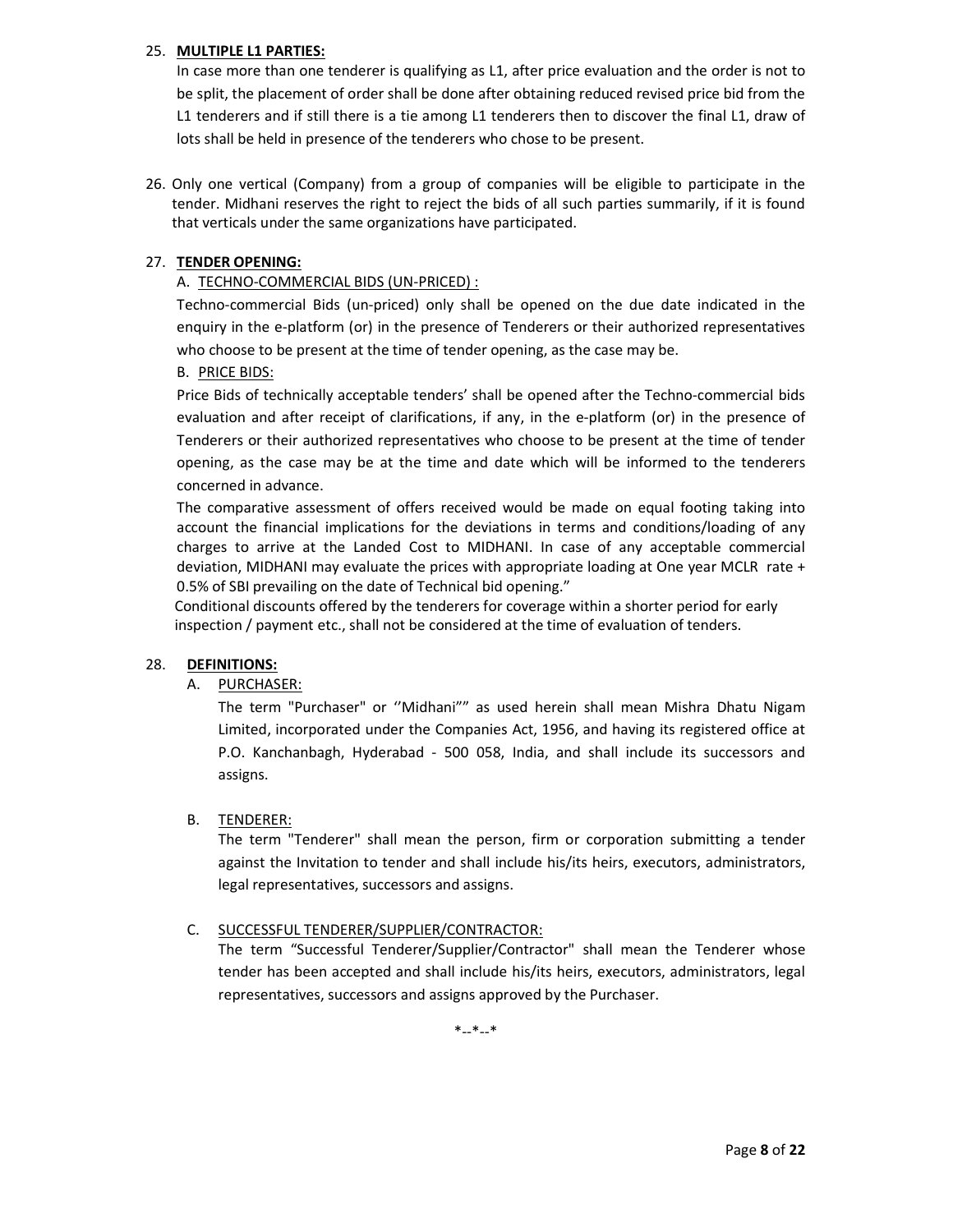#### TERMS AND CONDITIONS FOR INDIGENOUS OFFERS

## 1. PRICE BID FORMAT:

Prices shall be quoted ONLY in the following format/as per BOQ:

| SI. No | <b>Description</b>                                                                                      | Quantity<br>with UOM | Unit Price per<br>job (INR) | Total<br>FOR Midhani price<br>(INR) | <b>HSN/SAC</b><br>Code | GST (%) |
|--------|---------------------------------------------------------------------------------------------------------|----------------------|-----------------------------|-------------------------------------|------------------------|---------|
|        | $\mathbf{I}$                                                                                            | $\mathbf{III}$       | IV                          | $(V = III \times IV)$               |                        | VI      |
|        | <b>NICKEL BORON MASTER</b><br><b>ALLOY</b><br>(DETAILS AS PER ANNEXURE-I)<br>Quantity tolerance: +/- 2% | 40 Kgs               |                             |                                     |                        |         |

The tenderer shall indicate/furnish the following in his offer:

- a. Manufacturer's Name & Address.
- b. Country of origin of goods.
- c. Delivery period.
- d. Mode of packing.
- e. Net weight and Gross weight.
- f. Technical Literature / Catalogue/Specifications.
- g. Details of Shelf life, if any, applicable for the goods offered.
- h. Your Banker's Name, Address & Details.
- i. A confirmation that the price quoted is your lowest export price and is the same as you would normally quote to Government department and other favored customers.
- j. HSN Code for all the Items quoted along with applicable GST Rates.
- k. TARIFF HEAD UNDER H. S. (HARMONISED SYSTEM).

#### Note: Technical Offers shall contain UNPRICED Format indicating all the details without which offers are liable to be rejected.

2. TERMS OF PAYMENT for Indigenous Offers:

#### For Materials:

100% Payment within 30 Days from the date of Receipt and acceptance of Material at MIDHANI.

3. PRICES

Price Basis: FOR Midhani, Hyderabad basis shall be quoted. The Prices must be per unit shown inclusive of packing forwarding insurance Octroi duty and delivery charges and should be on FOR destination basis, Offers from local suppliers should be for free delivery at our Stores. Prices Shall be firm and fixed till final execution of order.

4. TAXES AND DUTIES:

The Tenderer shall indicate their GST Number & date in the quotation. Taxes/Duties payable have to be clearly indicated in the quotation. The nature of duties and applicable percentages thereof and the items on which such taxes/duties are leviable along with applicable HSN code shall be indicated in the Offer. Payment of taxes or duties shall be as applicable at the time of supply and on production of documentary evidence. Statutory variation in the rate of Taxes and duties during the delivery period shall be accepted.

5. PACKING:

The stores should be securely packed as per Annexure-I and properly marked to avoid loss or damage in Transit by Rail / Road. Mode of Packing shall be specified in the offer.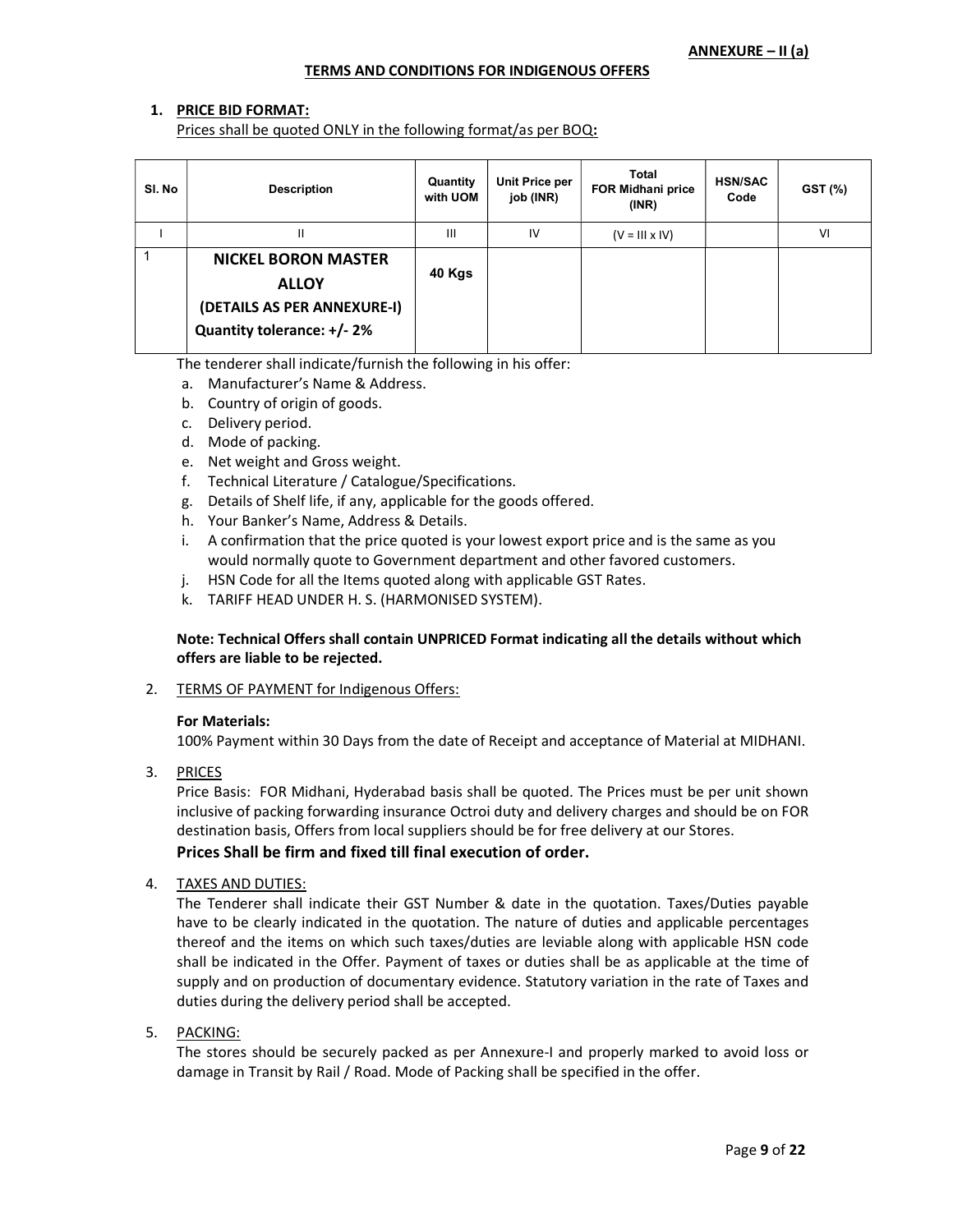## GENERAL TERMS & CONDITIONS FOR IMPORT OFFERS

#### 1. Prices shall be quoted ONLY in the following format/as per BOQ:

| SI. No | <b>Description</b>                                                                                                   | Quantity<br>with UOM | <b>Unit Price</b><br>(USD/EUR/GBP/<br>JPY) | Total<br><b>FOB Price</b><br>(USD/EUR/GBP/<br>JPY) | <b>Customs Tariff</b><br>(HSN) Code |
|--------|----------------------------------------------------------------------------------------------------------------------|----------------------|--------------------------------------------|----------------------------------------------------|-------------------------------------|
|        | н                                                                                                                    | Ш                    | IV                                         | $(V = III \times IV)$                              |                                     |
| 1.     | <b>NICKEL BORON</b><br><b>MASTER ALLOY</b><br>(DETAILS AS PER<br><b>ANNEXURE-I)</b><br>Quantity tolerance: +/-<br>2% | 40 Kgs.              |                                            |                                                    |                                     |

In case you opt for any other INCOTERMS other than FOB, ONLY additional Charges for

CIP/CIF/C&F Price may be quoted separately. FOB PRICE SHALL BE INDICATED IN THE OFFER WITHOUT FAIL.

The tenderer shall indicate/furnish the following in his offer:

- a. Manufacturer's Name & Address.
- b. Country of origin of goods.
- c. Delivery period.
- d. Mode of packing.
- e. Net weight and Gross weight.
- f. Technical Literature / Catalogue/Specifications
- g. Details of Shelf life, if any, applicable for the goods offered.
- h. Your Banker's Name, Address & Details.
- i. A confirmation that the price quoted is your lowest export price and is the same as you would normally quote to Government department and other favored customers.
- j. HSN Code for all the Items quoted along with applicable GST Rates.
- k. TARIFF HEAD UNDER H. S. (HARMONISED SYSTEM).

Note: Technical Offers shall contain UNPRICED Format indicating all the details without which offers are liable to be rejected.

#### 2. CREDIT RATING CERTIFICATE:

- a) Tenderers may furnish credit rating obtained by them from any reputed credit rating agency along with offer.
- b) DEALERSHIP CERTIFICATE (If Applicable):

Dealers/Stockists/traders shall furnish dealership/authorisation certificate from the OEM along with offer. Offer shall not be considered in case authorization certificate from OEM is not submitted.

#### 3. AGENCY COMMISSION :

We are a Government of India Enterprise. It is our policy to deal with the foreign suppliers/manufacturers directly without associating any of their Indian agents or payment of any agency commission. You are therefore requested to quote your price without any agency commission, passing on this benefit to the Purchaser which is Government of India Enterprise. Please therefore specifically state in your offer that the price quoted by you is net and NO agency commission is payable to any Indian agent.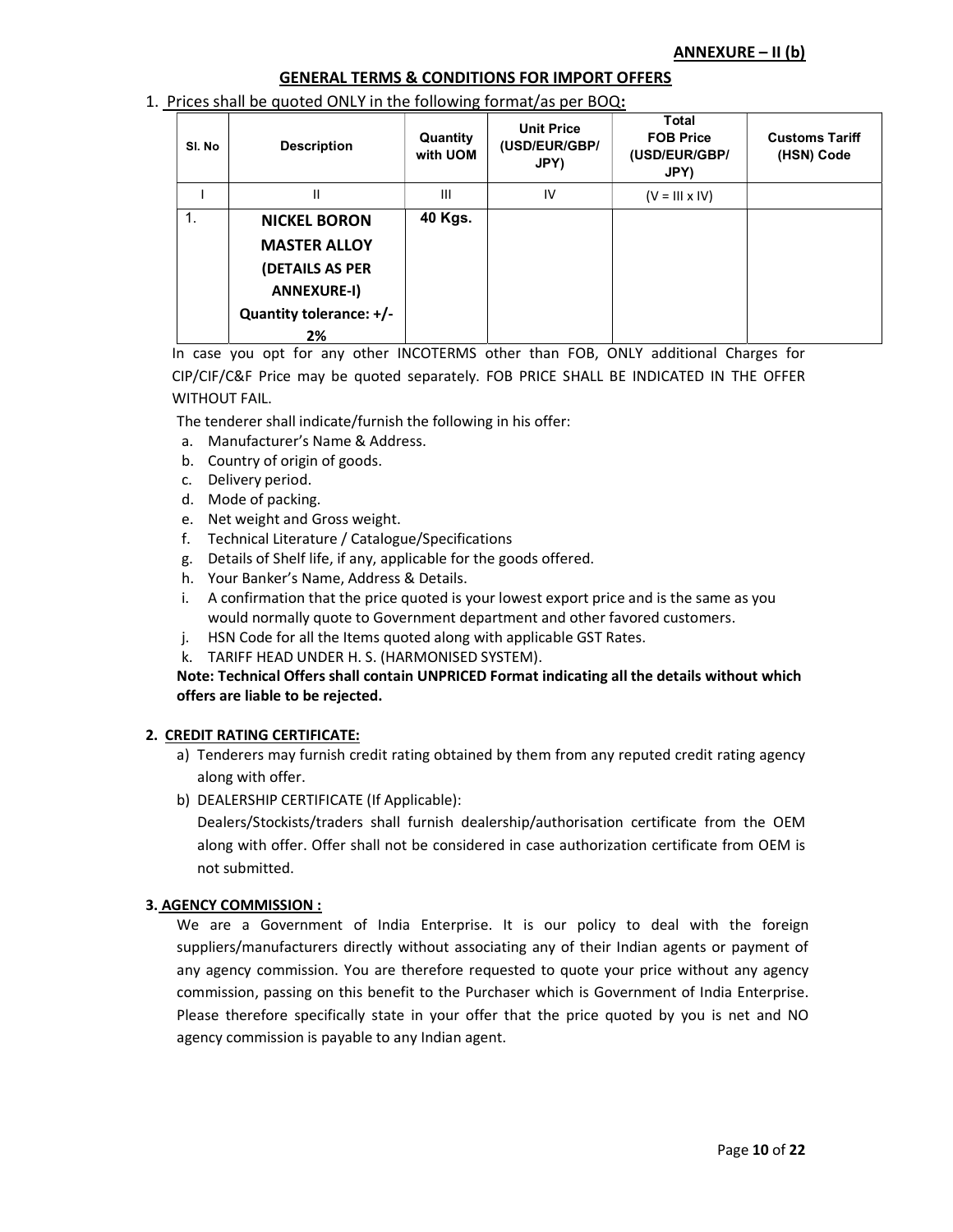# 4. TERMS OF PAYMENT:

A. Supply: Through Irrevocable Letter of Credit/Telegraphic Transfer, 30% payable against shipping document as mentioned at clause 4.1 and balance 70% payable against acceptance documents mentioned at clause 4.2. Clear instruction shall be given by you to the bank to forward the following documents without any delay to our bank. Andhra Bank, BDL Campus Branch, PO kanchanbagh, Hyderabad-500058 OR State Bank of India, Chandrayangutta, Hyderabad – 500058.

(or)

B. 100% Payment within 30 Days from the date of Receipt and acceptance of Material at MIDHANI.

# 4.1 Documents required for 30% payment:

The tenderer shall be confirming that in the event of order that the following documents will be furnished for each lot / consignment for purposes for payment:

- a. Clean on Board Bill of Lading as defined in Incoterms 2010. 2 negotiable and 2 non negotiable copies
- b. Signed Invoice for the goods dispatched. 4 copies
- c. Certificate of Origin. 2 copies
- d. Packing List. 5 copies
- e. Test / Manufacturer's Certificate. 4 copies
- f. Fax/email intimation particulars regarding shipment sent to our insurer 2 copies
- g. Certificate from beneficiary that one set of non negotiable documents has been sent to Purchaser/Buyer as per PO/Contract

# 4.2 Documents required for claiming balance 70% payment:

- a. Acceptance certificate issued by Midhani in original.
- b. NOC from Midhani for releasing balance payment after recovery if any.

(NOTE : In case of LC Payment, cost of LC and interest for 30% Advance shall be added for landed cost calculation)

# 5. PRICES :

Preference will be given to FIRM prices, but should the quoted prices be subject to variation, the price variation clause should be detailed in the offer.

- i. Offers in Foreign Currencies shall be normally on FOB basis. However, in case any other Terms as per INCOTERMS are quoted, FOB price must be indicated. MIDHANI shall reserve the right to place order on either FOB or other Terms as per INCOTERMS.
- ii. Supplier shall provide mandatory 14 days of free period for arranging custom clearance in Final place of Delivery : ICD, Hyderabad
- iii. Indicate whether the shipment shall be FCL (Full Container Load) or LCL (Low Container Load) and number of containers in the techno-commercial bid. In case the same is not feasible, indicate the volume and weight of the consignments.
- iv. Exchange rate for the foreign currencies shall be considered as on final scheduled technocommercial bid opening date for bid evaluation and comparison purpose. Exchange rate shall be taken from the website of RBI.
- v. Landed Costs shall be calculated on FOB Costs considering the following:
	- a. Freight, Insurance and Clearance Charges (as per the port of Loading) till receipt of material in MIDHANI.
	- b. Duties applicable after considering Input Tax Credits.
	- c. Interest Charges for normalizing payment terms (if any), based on One year MCLR rate + 0.5% of SBI prevailing on the date of Technical bid opening.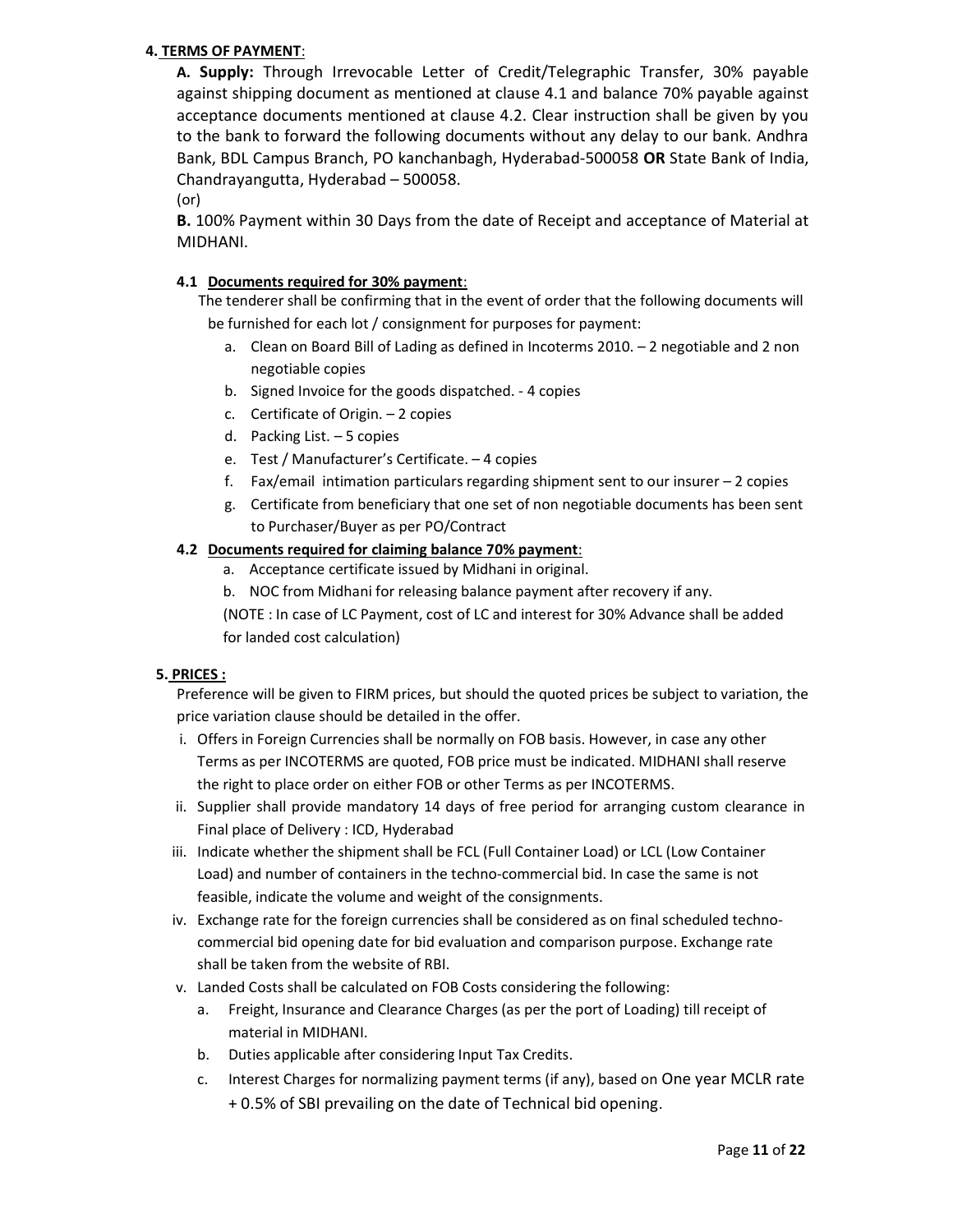- d. LC charges prevailing as on techno-commercial bid opening date as per SBI taking into account the Delivery Period.
- e. Pre Dispatch Inspection Charges, if any, for Inspection by MIDHANI.
- vi. Freight & Insurance charges whichever is lower either (i) from offer, in case of other than FOB price or (ii) our internal prices in case of FOB Price shall be considered.

## 6. DISCOUNT :

Prices quoted should be applicable to purchases by Manufacturers and the manufacturer's discount, if any, should be indicated in the offer.

#### 7. MODE OF SHIPMENT :

By AIR for Import offers with place of delivery as Hyderabad AIRPORT. (Port of Loading shall be clearly mentioned for FCA supply in Techno-commercial offer)

## 8. DESCRIPTION & SPECIFICATION :

The description and specification offered in the offer will be binding on the Tenderer and no alteration thereof will be permitted.

## 9. AUTHORITY TO SUBMIT TENDER :

The signatory to the Tender will be deemed to have the authority to submit the Tender. The Tender will be binding on the tenderer and no alteration will be permitted.

## 10 TAXES & DUTIES:

All statutory customs/import duties, taxes, fees, cess & levies, etc. in India on the imported goods on amount payable in foreign currencies shall be borne and paid by the Purchaser.

Income tax (Withholding Tax) in India, if leviable and other taxes in relation thereto on any other account shall be borne and paid by the successful Supplier. The successful supplier shall be liable to file tax returns with respective income tax authorities as required under the Indian Income Tax Act.

All payments under the Purchase Order to the successful tenderer shall be subjected to deduction of taxes at source at the applicable rates in force as per the provisions of the Indian Income Tax Act or Double Taxation Avoidance Treaty whichever is more beneficial to the tenderer. Where the benefits of double taxation are to be availed, it shall be the responsibility of the tenderer to furnish the Tax Residency Certificate to the Purchaser required under the Indian Income Tax Act.

#### 11. INSURANCE :

Marine Insurance Coverage will be arranged by the Purchaser for FOB shipment only.

#### 12. EXPORT LICENCE :

Restrictions if any, for exporting this item to Midhani, India may please be indicated specifically with regard to time required for executing the order as per the quoted delivery schedule.

#### 13. PACKING :

The material should be securely packed and properly marked to avoid Loss & Damage in Transit. Mode of Packing shall be indicated in the Offer.

#### 14. COO (Country of Origin):

Country of Origin Certificate to be issued by Chamber of Commerce to avail discount in preferential custom Duty amount in India Customs.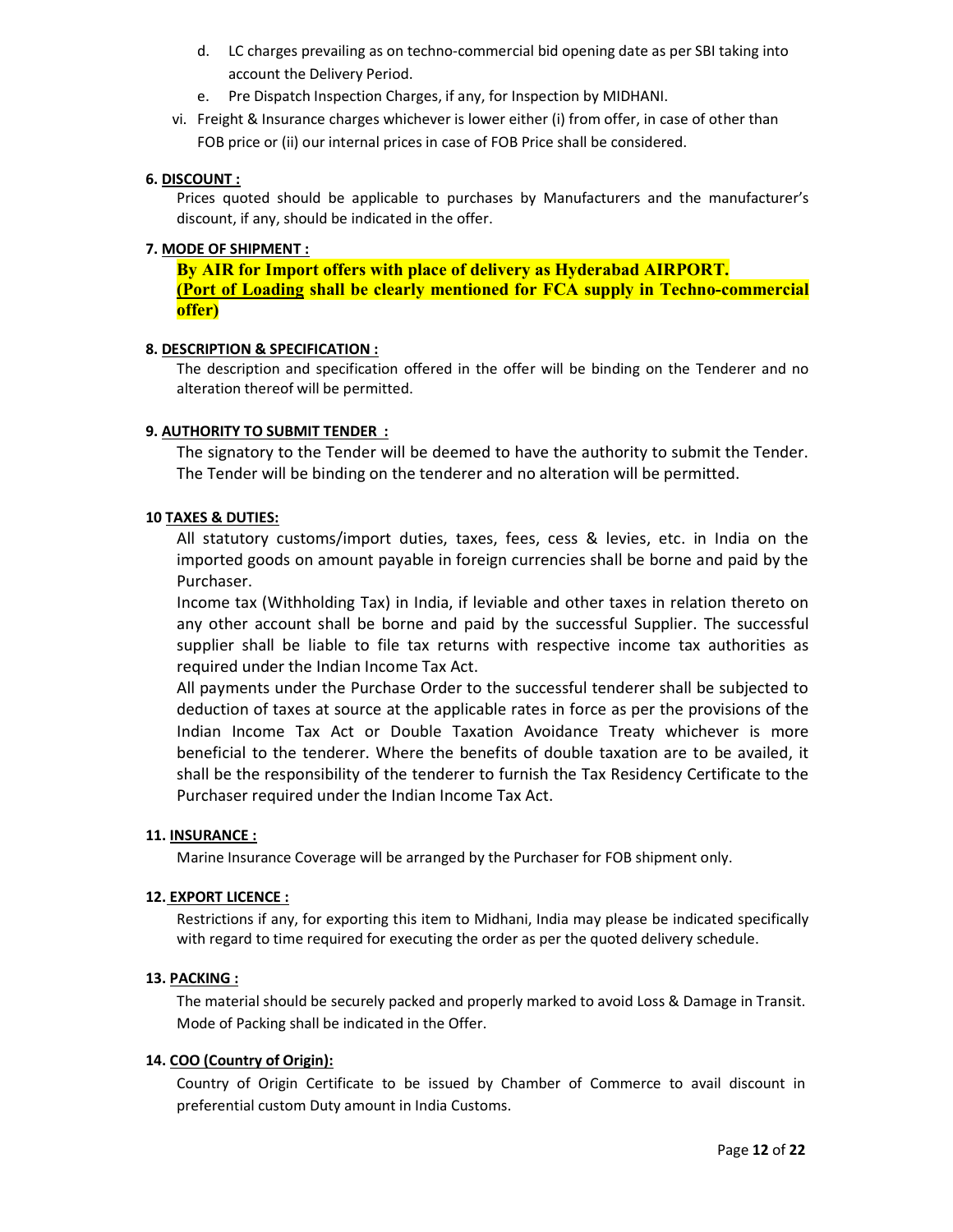#### RESTRICTIONS FOR PARTICIPATION IN THE TENDER

In reference to the OM No. 6/18/2019-PPD Dt. 23.07.2020 issued by Public Procurement Division, Department of Expenditure, Ministry of Finance, the following restrictions are applicable:

- I. Any Bidder from a Country which shares a land border with India will be eligible to bid in this tender only if the bidder is registered with Competent Authority as specified in the above mentioned Office Memorandum. Notwithstanding anything contained herein, it is hereby clarified that the said Order and this Clause will not apply to bidders from those countries (even if sharing a land border with India) to which the Government of India has extended lines of credit or in which the Government of India is engaged in development projects. Lists of such countries is available in the website of Ministry of External Affairs.
- II. "Bidder" (including the term 'tenderer', 'consultant' or 'service provider' in certain contexts) means any person or firm or company, including any member of a consortium or joint venture (that is an association of several persons, or firms or companies), every artificial juridical person not falling in any of the descriptions of bidders stated hereinbefore, including any agency branch or officer controlled by such person, participating in a procurement process.
- III. "Bidder from a country which shared a land border with India" for the Purpose of this Order means:
	- a. An entity incorporated, established or registered in such a country; or
	- b. A subsidiary of an entity incorporated, established or registered in such a country; or
	- c. An entity substantially controlled through entities incorporated, established or registered in such a country; or
	- d. An entity whose beneficial owner is situated in such a country; or
	- e. An Indian (or Other) agent of such an entity; or
	- f. A Natural person who is a citizen of such a country; or
	- g. A Consortium or joint venture where any member of the consortium or joint venture falls under any of the above
- IV. The *beneficial owner* for the purpose of (iii) above will be as under:-
	- 1. In case of a company of Limited Liability Partnership, the beneficial owner is the natural person(s), who, whether acting along or together, or through one or more juridical person, has a controlling ownership interest or who exercises control through other means.

Explanation –

- a. "Controlling ownership interest" means ownership of or entitlement to more than twenty-five per cent. of shares or capital or profits of the company;
- b. "Control" shall include the right to appoint majority of the directors or to control the management or policy decisions including by virtue of their shareholding or management rights or shareholders agreements or voting agreements;
- 2. In case of partnership firm, the beneficial owner is the natural person (s), who, whether acting along or together, or through one or more juridical person, has ownership of entitlement to more than fifteen percent of capital or profits of the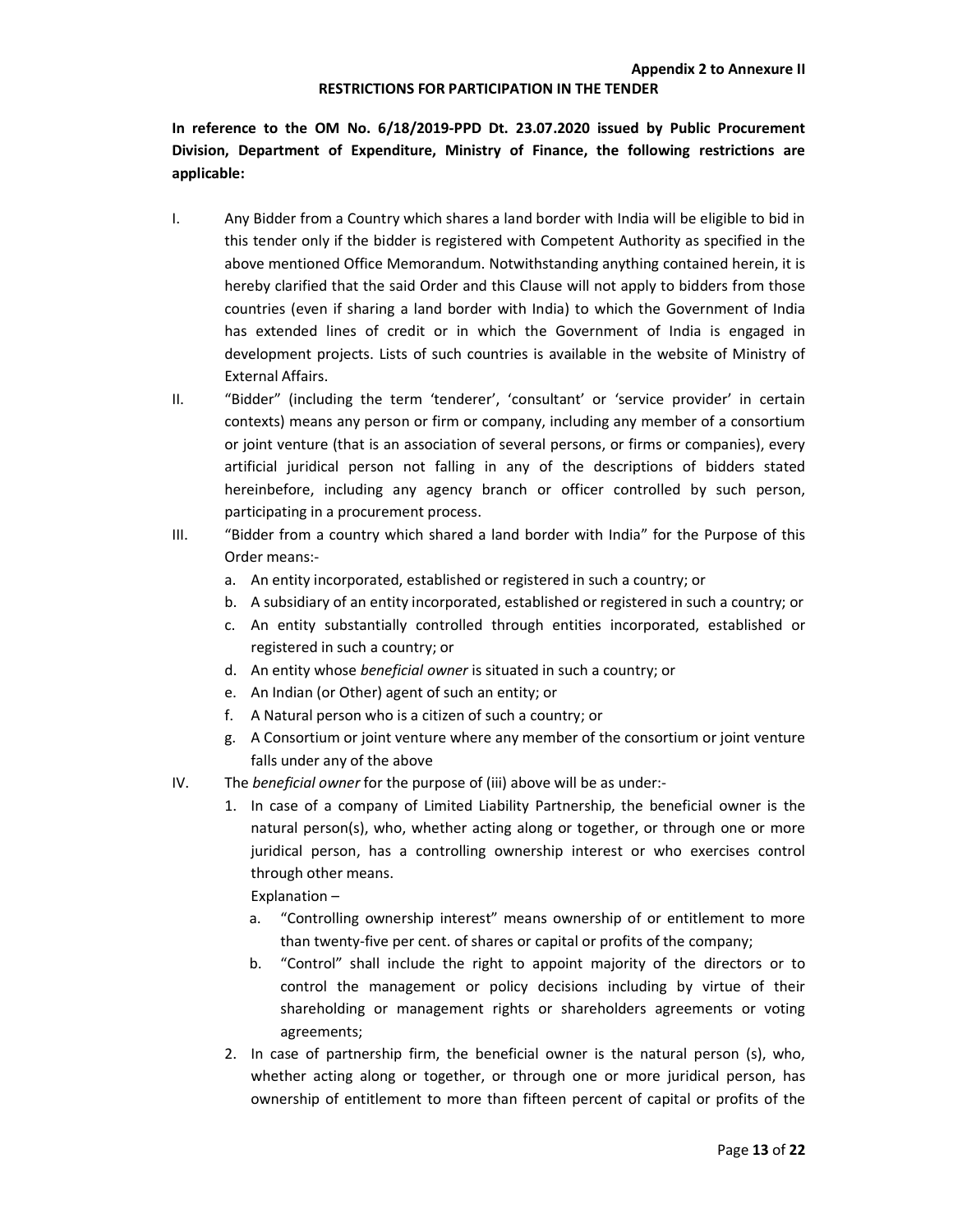partnership;

- 3. In case of an unincorporated association or body of individuals, the beneficial owner is the natural person(s), who, whether acting alone or together, or through one or more juridical person, has ownership of or entitlement to more than fifteen percent of the property or capital or profits of such association or body of individuals;
- 4. Where no natural person is identified under (1) or (2) or (3) above, the beneficial owner is the relevant natural person who holds the position of senior managing official;
- 5. In case of a trust, the identification of beneficial owner (s) shall include identification of the author of the trust, the trustee, the beneficiaries with fifteen percent or more interest in the trust and any other natural person exercising ultimate effective control over the trust through a chain of control or ownership,
- V. An Agent is a person employed to do any act for another, or to represent another in dealings with third person.
- VI. [In case of Works/Contracts/Turnkey Contracts] The successful bidder shall not be allowed to sub-contract works to any contractor from a country which shares a land border with India unless such contractor is registered with the Competent Authority.

In case of Tenders of Works/Contracts involving possibility of sub-contracting

"I have read the clause regarding restrictions on procurement from a bidder of a country which shares a land border with India; I certify that this bidder is not from such a country 'or' if from such a country, has been registered with the Competent Authority and will not sub-contract any work to a contractor from such countries unless such contractor is registered with the Competent Authority. I hereby certify that this bidder fulfills all requirements in this regard and is eligible to be considered. [Wherever applicable evidence of valid registration by the Competent Authority shall be attached]."

# Note: As per clarification vide OM No:-F18/37/2020-PPP Dt. 08.02.2021, following may please be noted.,

- i) A bidder is permitted to procure raw material, components, sub-assemblies etc, from the vendors from countries which shares land border with India. Such vendors will not be required to be registered with competent authority, as it is not regarded as "Sub-Contracting".
- ii) However, in case a bidder has proposed to supply finished goods procured directly/indirectly from the vendors from the countries sharing land border with India, such vendor will be required to be registered with the competent authority''.

\*--\*--\*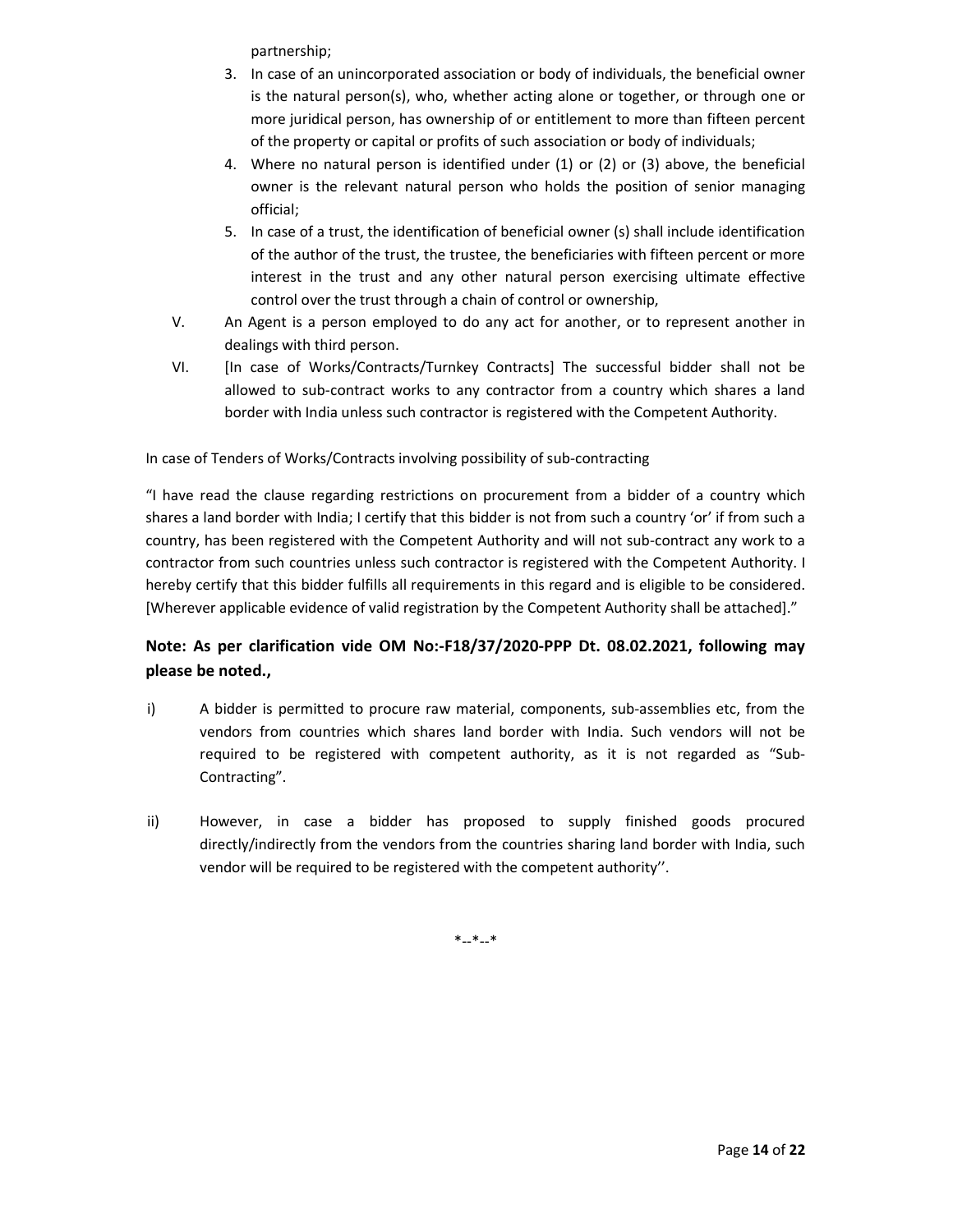## ANNEXURE - III PROCEDURE TO BE FOLLOWED FOR SUBMISSION OF TENDER

TENDER NO. MDN/PUR/04211069/RM/ADVT/092/22-23

 DATE: 02-06-2022 DUE DATE : 17-06-2022 AT 10.30 AM

CONTENTS:

 1) TECHNO-COMMERCIAL BID 2) PRICE BID

To

 THE DY.GENERAL MANAGER (MATERIALS) MISHRA DHATU NIGAM LIMITED PO: KANCHANBAGH, HYDERABAD - 500 058.

NAME OF THE TENDERER: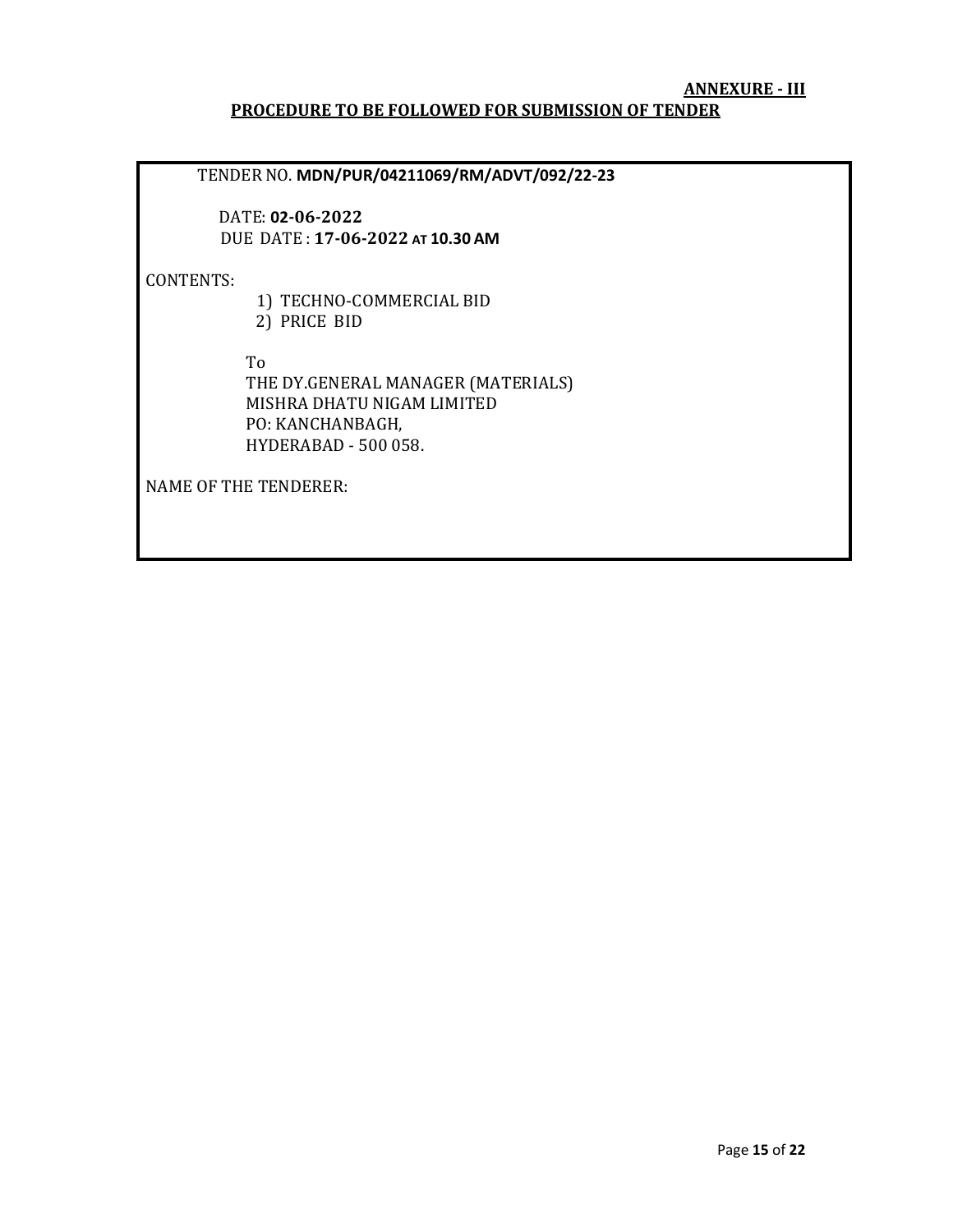# Annexure IV SPECIMEN FORMS OF SECURITY DEPOSIT BANK GUARANTEE

1. FORM OF BANK GUARANTEE IN LIEU OF SECURITY DEPOSIT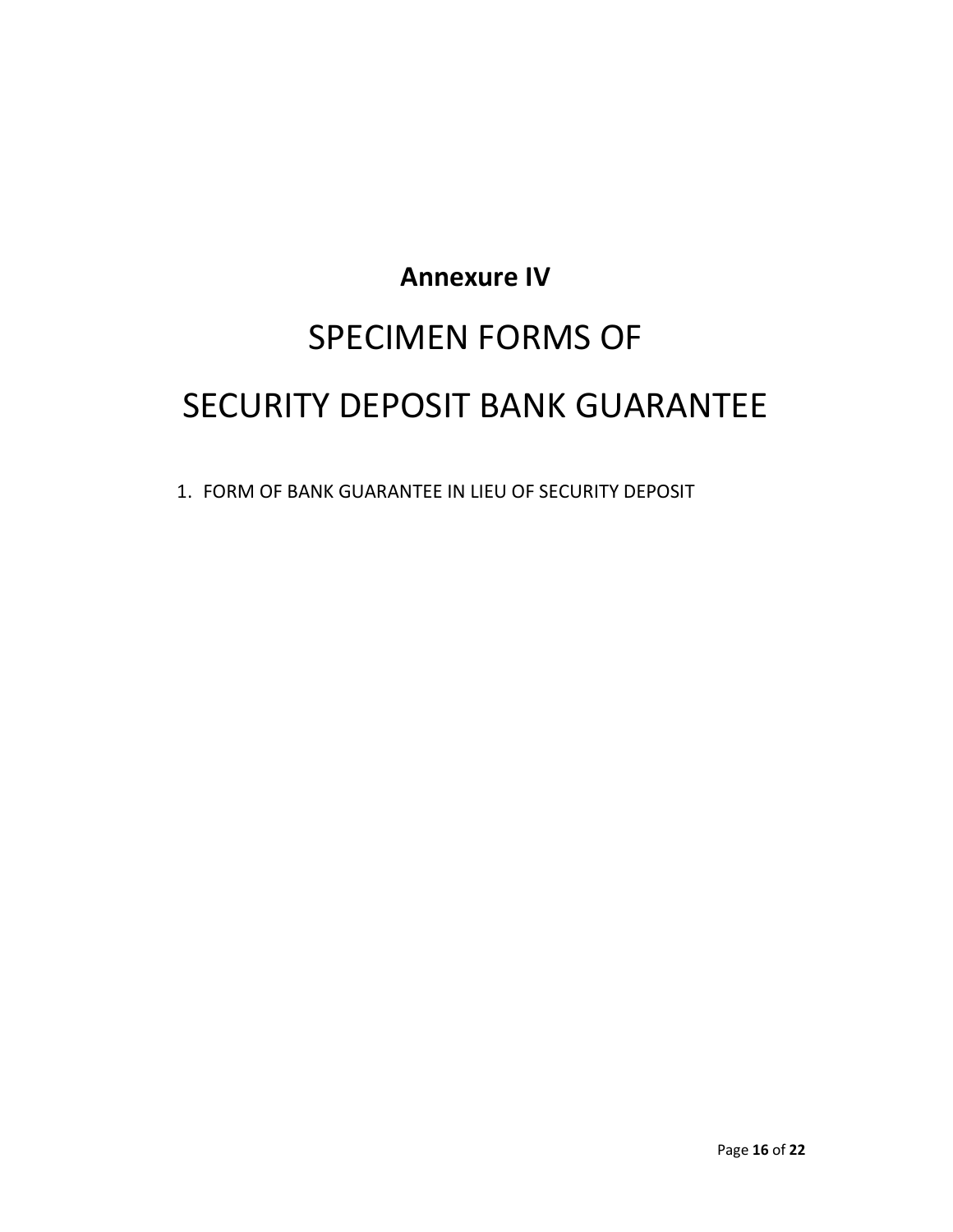## FORM OF BANK GUARANTEE IN LIEU OF SECURITY DEPOSIT

1. This deed of guarantee executed on …………………………day of ……………………………… by

………………………………………………………………………………………………………………………

(Name and Address of the Bank)

the Bank hereinafter called Bank (which term shall mean and include its successors and assigns wherever the context so admits) in favour of M/s. MISHRA DHATU NIGAM LIMITED., a government of India Enterprise incorporated and registered as a company under the Companies Act, 1956, having its registered office at P.O. Kanchanbagh, Hyderabad – 500 058, state of A.P. India, herein after referred to as the "purchaser" (which terms shall mean and include its successors in office and assigns).

- 2. In consideration of M/s. Mishra Dhatu Nigam Limited (Purchaser) having agreed to exempt ……………………………………………………………………….. hereinafter called the said Contractor(s) (which term shall mean and include its successors assigns and legal representatives) from the demand under the terms and conditions of Purchase / Work Order No. …………………………………………….. dated …………………… for …………………..(hereinafter called the said agreement) of Earnest Money / Security Deposit/ Defect Liability deposit for the due fulfillment by the said Contractor(s) of the terms and conditions contained in the said agreement on production of a bank guarantee for Rs…………(Rupees…………………………………………………………………… only), we ………………………………… (name of the bank, address) (hereinafter referred to as "The Bank") at the request of ……………………………………………………………… Contractor(s) do hereby undertake to pay Purchaser an amount not exceeding Rs ………………………………………… against any losses or damage caused to or suffered or would be caused to or suffered Purchaser by reason of any breach by the said Contractor(s) of any of the terms and conditions contained in the said agreement.
- 3. We ………………………………………………………………… (Bank) do hereby unconditionally and irrevocably agree and undertake to pay to Purchaser the amounts due and payable under this Guarantee without any demur, merely on a demand from Purchaser stating that the amount claimed is due by way of loss or damage caused to or would be caused to on suffered by Purchaser by reason of breach by the said agreement or by reason of the contractor(s) failure to perform the said agreement. Any such demand made on the Bank shall be conclusive as regards the amount due and payable by the Bank under this Guarantee. However, our liability under this Guarantee shall be restricted to an amount not exceeding Rs …………………………………………………………
- 4. We undertake to pay Purchaser and money so demanded notwithstanding any dispute or disputes by the contractor(s) / supplier(s) in any suit or proceedings pending before any court of tribunal relating thereto, our liability under this present being absolute and unequivocal. The payment so made by us under this Guarantee shall be valid discharge of our liability for payment thereunder and the contractor(s) shall have not claim against us for making such payment.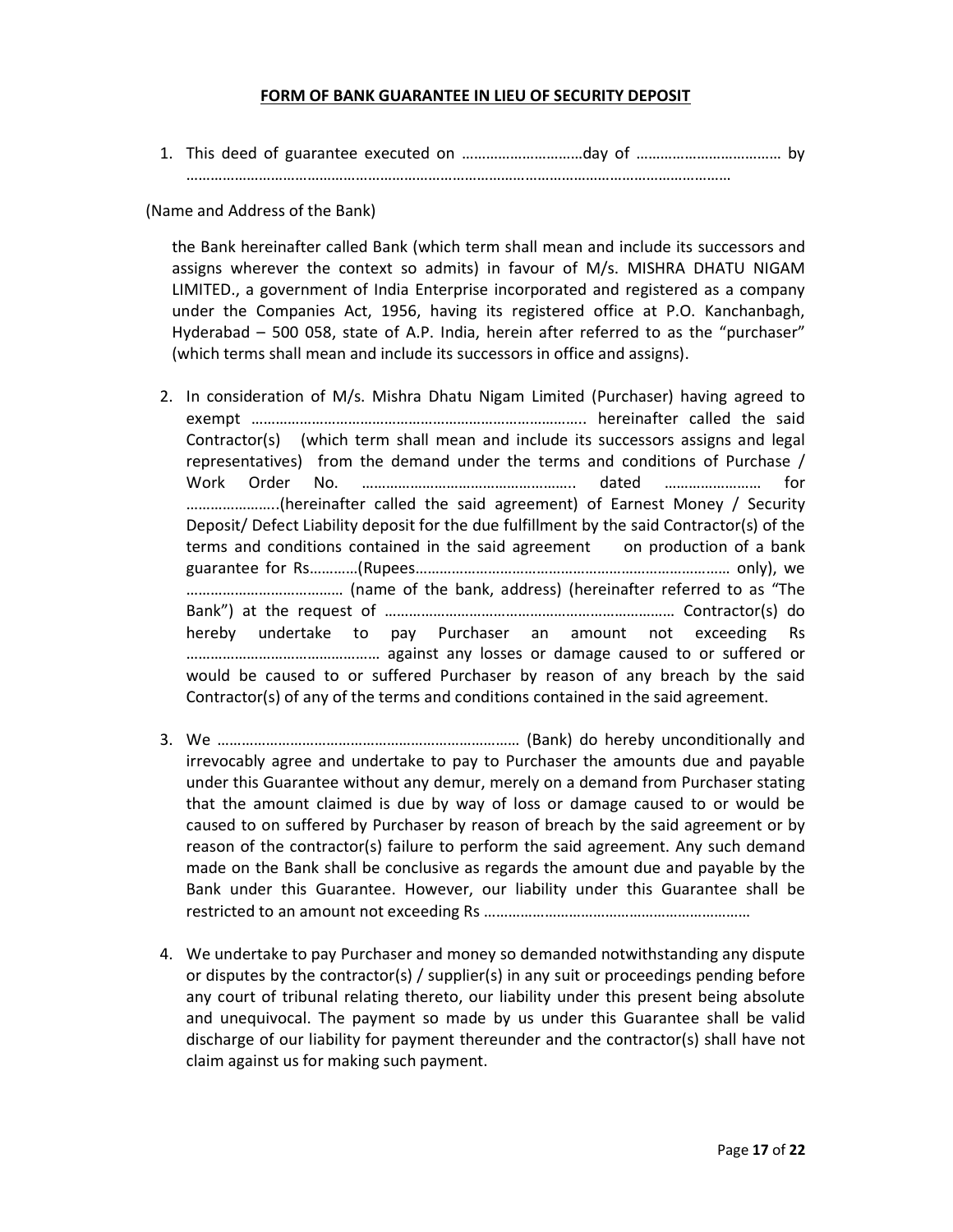- 5. We …………………………………………………………… (Bank) further agree that the guarantee herein contained shall remain in full force and affect during the period that would be taken for the performance of the said Agreement and that it shall continue to be enforceable till all the dues of Purchase under or by virtue of the said Agreement have been fully paid and its claims satisfied or discharges or till Purchaser certifies that the terms and conditions of the said Agreement have been fully and properly carried out by the said contractor(s) and accordingly discharges this guarantee. Provided that if Purchaser together with the Contractor seeks an extension of terms of the Guarantee, such extension shall be granted by the Bank and the guarantee shall be in full force till the expiry of such extended period.
- 6. We ……………………………………………………………… (Bank) further agree with Purchaser that Purchaser shall have the fullest liberty without our consent and without affecting in any manner our obligations hereunder to vary any of the terms and conditions of the said agreement or to extend time of performance by the said contractor(s) from time to time or to postpone for any time or from time to time any of the powers exercisable by purchaser against the said Contractor(s) and to forebear or enforce any of the terms and conditions relating to the said agreement and we shall not be relieved from our liability by reason of any such variation of extension being granted to the said contractor(s) or for any forbearance, act or omission on the part of Purchaser or any indulgence by Purchaser to the said contractor(s) or by any such matter or thing whatsoever which under the law relating to sureties would but for this provisions, have effect of so relieving us.
- 7. It shall not be necessary for Purchaser to proceed against the contractor before proceeding against the Bank and the guarantee herein contained shall be enforceable against the Bank notwithstanding any security which Purchaser may have obtained or obtains from the contractor.
- 8. This guarantee shall not be discharged due to the change in the constitution of the Bank or the contractor(s).
- 9. We …………………………………………………… (Bank) lastly undertake not to revoke this guarantee during its currency except with the previous consent of Purchase in writing.
- 10. Our liability is limited to a sum not exceeding Rs ……………………………………… unless a claim is made on us in writing on or before …………………………………… (3 months beyond the date of delivery / completion as specified in the contract) we shall be discharged from liability under this guarantee.

In witness whereof these presents are executed at …………………………………………… on the date, month and year first herein above written.

FOR AND ON BEHALF OF THE BANK WITHIN NAMED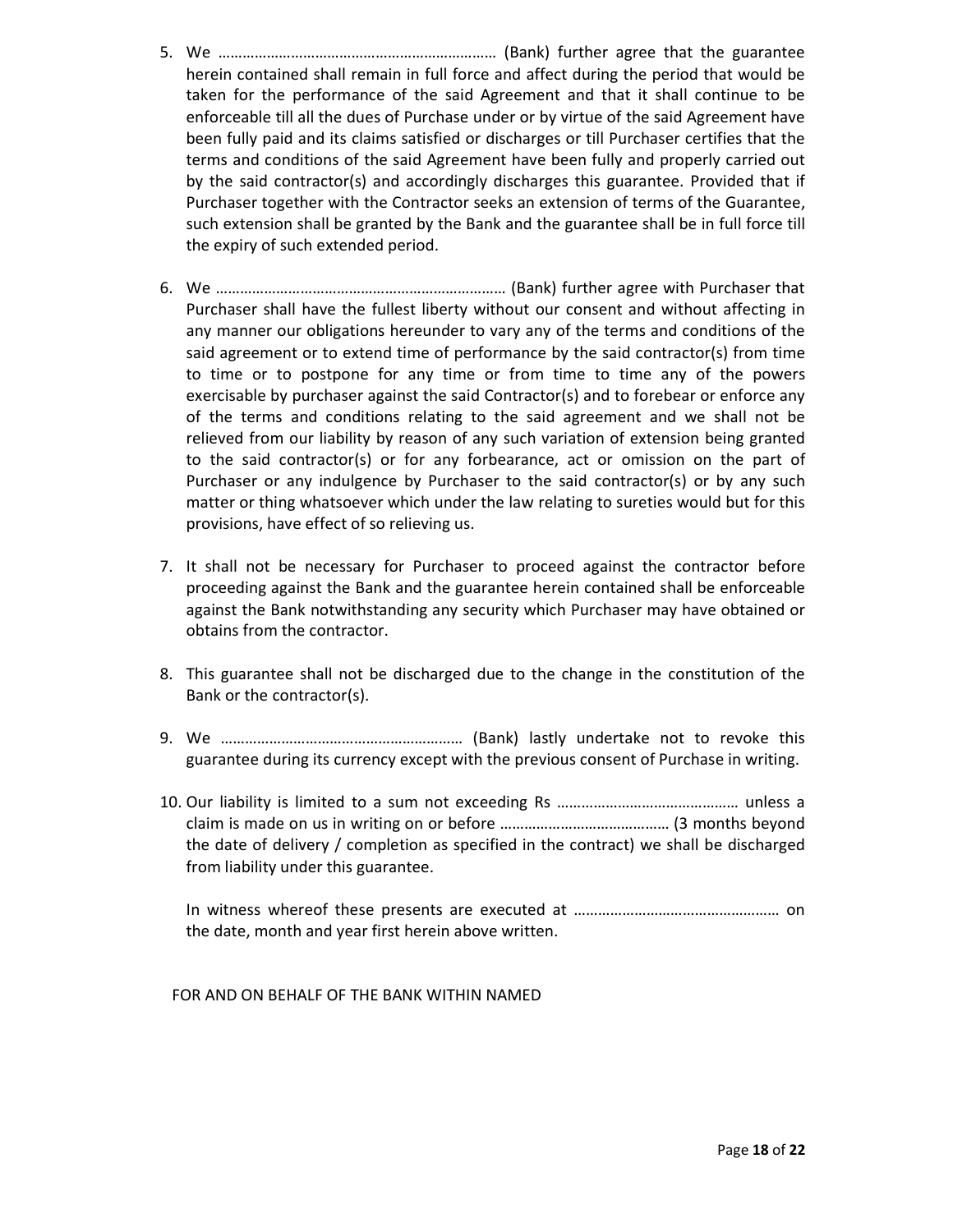ANNEXURE-V

# Standard Eligibility Criteria & Evaluation thereof

# 1. Offers from Traders as well as from Authorised dealers/distributors/ representatives on behalf of Original manufacturers (OM) are allowed subject to the following:

Authorization letter duly signed by the original manufacturer to be submitted along with techno commercial bid by the Authorised dealers/distributors/ representatives /Traders. Authorization letter shall be valid on the date of opening of tender.

Authorization letter shall be valid till completion of the contract / order, in case of award of Contract.

2. Offers shall be considered subject to fulfilling of the eligibility criteria as below: Eligibility Criteria:

| Sl. No | <b>Criteria</b>                            | Documents required for<br>confirmation |
|--------|--------------------------------------------|----------------------------------------|
| 01     | <b>Technical Experience:</b>               |                                        |
|        | <b>Bidder (sole)/Original Manufacturer</b> |                                        |
|        | Should have supplied similar Raw           | Purchase Order copies issued           |
|        | Materials at least two times in previous   | by previous customers shall            |
|        | 24 months prior to the date of tender for  | be submitted as proof of               |
|        | at least 20% tendered quantity (In single  | supply.                                |
|        | or multiple Purchase Orders).              |                                        |

Note: Similar Raw Materials include Material with same Technical Specification as of the Tender.

3. Apart from meeting the eligibility criteria defined, all new bidders shall fill the Vendor Registration form available in the website http://midhani-india.in/login and submit along with the offer for formal vendor registration.

Note: Existing Suppliers also who have earlier not submitted the Vendor Registration Application in the above format/chose to update their credentials subsequent to earlier application, may submit the same along with their technical offers.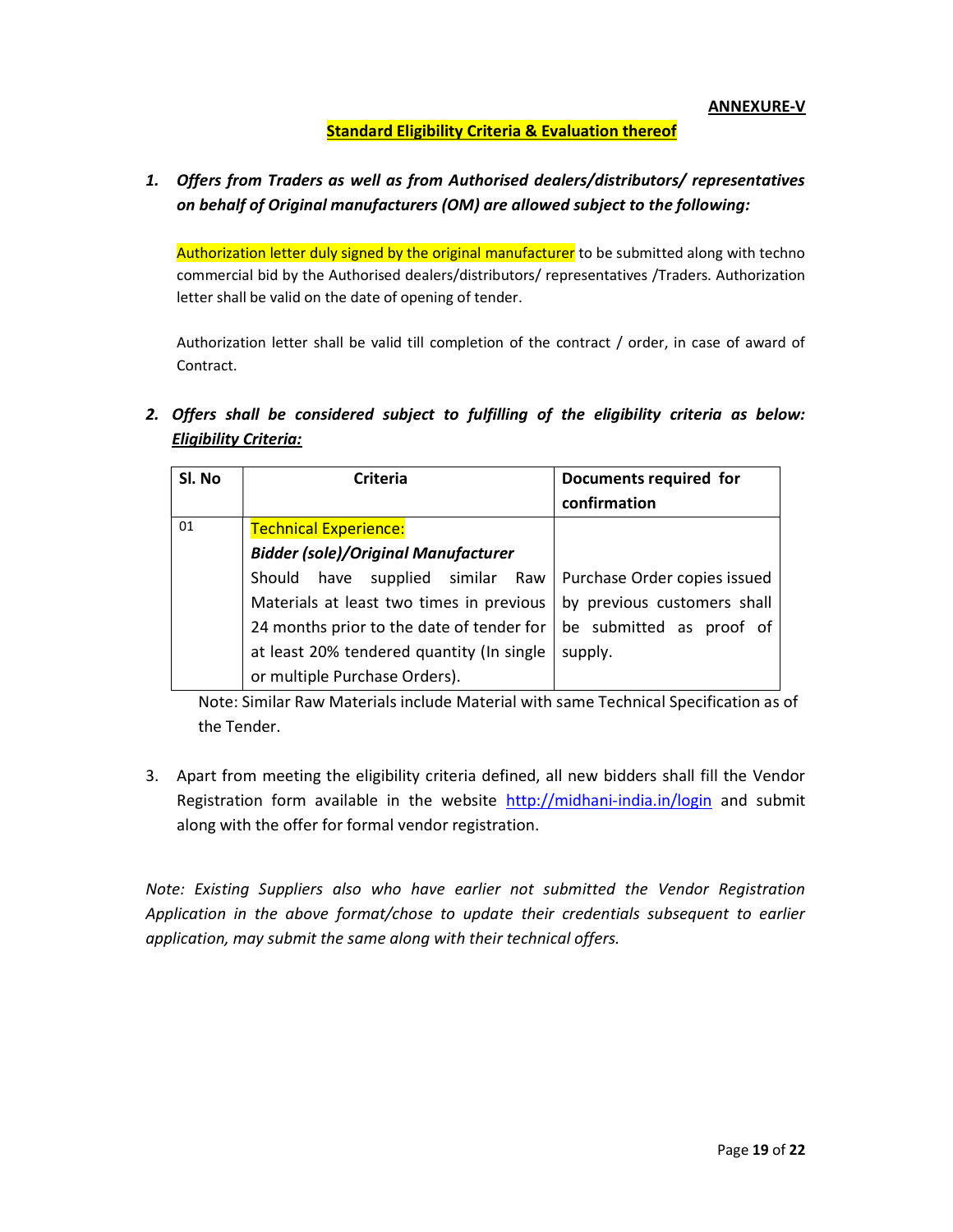## GST CLAUSE FOR TENDER

#### Note to Suppliers regarding Invoice and related payment conditions:

- 1. The GST invoice to be submitted by supplier shall be in accordance with provisions of Sec 31 of CGST Act, 2017 and shall contain all particulars specified in rule 46 of CGST Rules including HSN/SAC codes.
- 2. Wherever E-invoice is applicable as per provisions of GST Act and notifications issued from time to time, bills will be processed only on submission of E-invoice (in addition to all other relevant documents). If E-invoice is not applicable, supplier is requested to submit the declaration on letter head signed by Authorized signatory in the attached format at Annexure-A.
- 3. Further to above, if the aggregate turnover of the supplier exceeds threshold limits as notified by Government of India at any future date, then E-invoice shall be applicable and the bidder has to comply with required provisions of GST Law.
- 4. Supplier need to give declaration whether he is filing GSTR-1 and GSTR-3B on monthly basis or quarterly basis. If supplier is filing /opted for GSTR-1 and GSTR-3B on Quarterly basis, supplier is requested to submit the declaration on letter head signed by Authorized signatory in the attached format at Annexure-B.
- 5. If the supplier is filing returns on monthly basis, payment will be made only after filing of GSTR-1 and GSTR-3B of the respective month including availability of invoice in GSTR-2B(It is to be noted that the Invoice will appear in GSTR-2B of corresponding month if the supplier files GSTR-1 within due dates mentioned in the Act).
- 6. If supplier is filing / opted for GSTR-1 and GSTR-3B on Quarterly basis, only the base amounts will be paid initially and release of GST amounts will be made only after quarterly filing of GSTR-1, GSTR-3B of corresponding months including availability of invoice in GSTR-2B (It is to be noted that the Invoice will appear in GSTR-2B of corresponding month if the supplier files GSTR-1 within due dates mentioned in the Act). After filing of GSTR-1 and GSTR-3B Supplier has to intimate the same to Purchase Department along with copies of GSTR-1 and GSTR-3B for onward intimation to Finance Department.
- 7. In case MIDHANI is unable to avail GST credit within time limit specified under the GST Act due to delay in filing and /or intimation regarding filing of GST returns by supplier or due to any other fault of supplier, corresponding GST amounts will not be paid to supplier.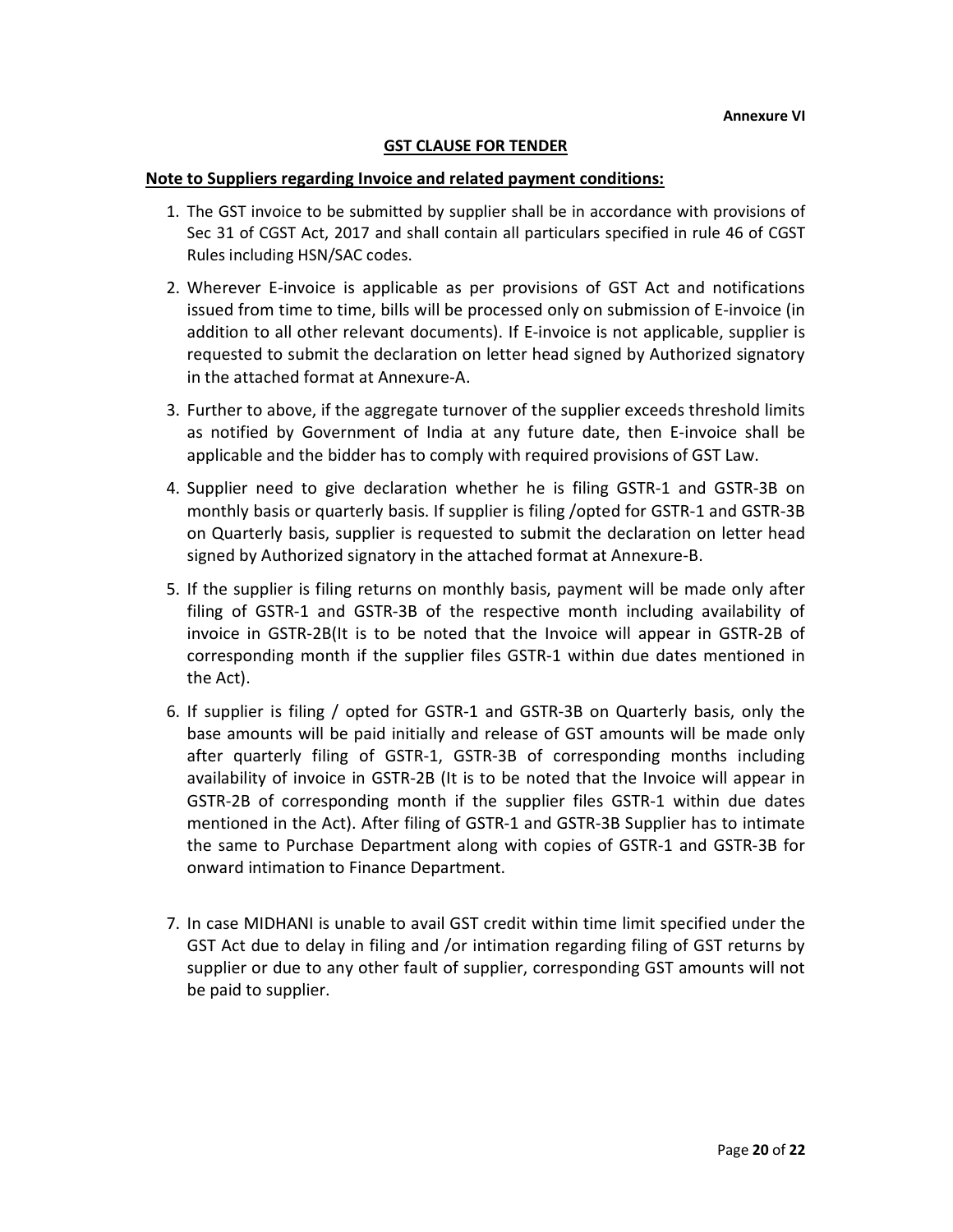# Annexure-A

## TO BE PRINTED ON LETTER HEAD

# To whomsoever, it may concern.

We M/s. ………………………………………………… having PAN ……………………… and GSTIN Registration Number …………………………. hereby undertake that our Aggregate Turnover (as per Section 2(6) of Central Goods and Services Tax Act, 2017) for the previous financial year does not exceed the prescribed threshold (as on the date of this declaration) for generation a Unique Invoice Registration Number (IRN) and QR code as per the provisions of Central Goods and Services Tax Act, 2017 and rules thereunder ("GST Law").

Further, we also undertake that if the aggregate turnover of M/s. ………………………………………. exceeds the current threshold or revised threshold notified by Government of India at any future date, then we shall issue invoice, Debit Note and credit note in compliance with the required provisions of GST Law (E-Invoice).

I/We ……………………….acting on behalf of (Company name) ………………… in the capacity of (designation) …………… and keep it indemnified against any losses, damages (or) costs which it suffers (or) incurs due to beach on our part of this declaration.

LEGAL NAME :

TRADE NAME :

TAX PAYER TYPE :Regular

Thanking you.

Yours Truly, For M/s…………………………………..

Authorized Signatory Name: Designation: Stamp: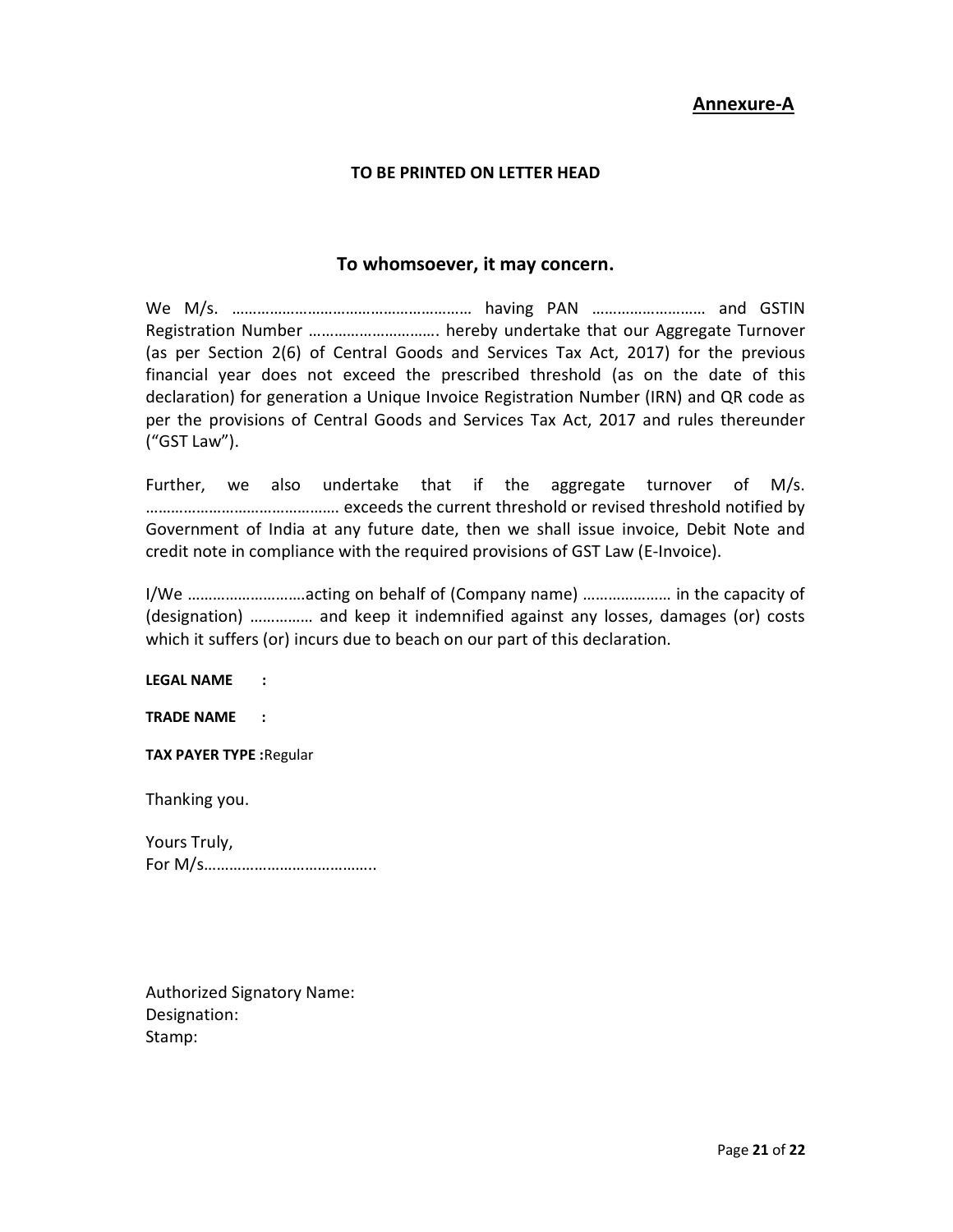# Annexure-B

# TO BE PRINTED ON LETTER HEAD

# To whomsoever, it may concern.

We M/s. ………………………………………………… having PAN ……………………… and GSTIN Registration Number …………………………. hereby confirm that our Aggregate Turnover (as per Section 2(6) of Central Goods and Services Tax Act, 2017)was not more than prescribed limit for Quarterly filing and we are anticipating that turnover for the Current Financial year also will be within the prescribed limit. Hence, we opt to file GSTR-1 and GSTR-3B returns on a Quarterly basis for the Financial year 2020- 2021(January 2021 onwards). We are hereby agreeing to file GSTR-1 and GSTR-3B on or before due dates as per provisions of GST Act and Rules thereunder. In case we revise option / required to file GSTR-1 and GSTR-3B on monthly basis, same will be intimated immediately and complied with.

Further, we also undertake that if the aggregate turnover of M/s. ………………………………………. exceeds the current threshold or revised threshold notified by Government of India at any future date, then we shall file returns compliance with the provisions of GST Act or rules made thereunder.

I/We ……………………….acting on behalf of (Company name) ………………… in the capacity of (designation) …………… and keep it indemnified against any losses, damages (or) costs which it suffers (or) incurs due to beach on our part of this declaration.

Our GST details as per GST Registration certificate are as below:

LEGAL NAME :

TRADE NAME :

Thanking you.

 Yours Truly, For M/s…………………………………..

(Authorized Signatory)

Name: Designation: Stamp: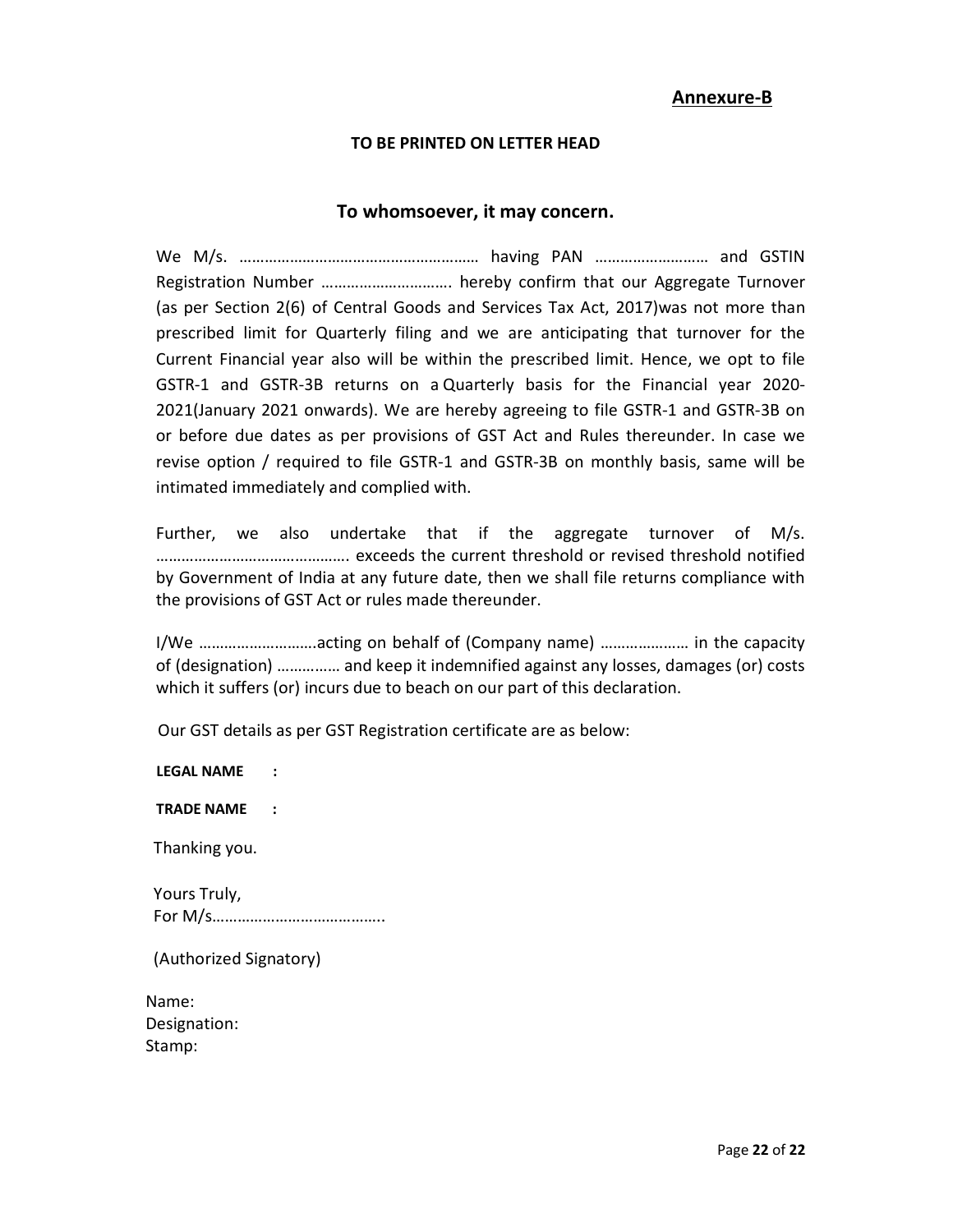#### Draft LC Format as per MT 700 of UCP Latest Version

All tenderers are requested to fill in/tick appropriate fields inline with the tender terms and conditions. The same shall be finalised with the successful tenderer upon placement of Order/Contract and submission of Security Deposit (No separate confirmation shall be obtained after placement of PO/Contract

|     | <b>Receiver Bank Details:</b>                                       |                                                                                                                                                                                          |           |                                                                |
|-----|---------------------------------------------------------------------|------------------------------------------------------------------------------------------------------------------------------------------------------------------------------------------|-----------|----------------------------------------------------------------|
| 27  | Sequence of Total                                                   | 1/1                                                                                                                                                                                      |           |                                                                |
| 40A | Type of L/C                                                         | I Irrevocable                                                                                                                                                                            |           | ] Irrevocable & Transferable                                   |
| 20  | Letter of Credit Number                                             |                                                                                                                                                                                          |           |                                                                |
| 31C | Date of Issue                                                       |                                                                                                                                                                                          |           |                                                                |
| 31D | Date and Place of Expiry                                            | Date:<br>(21 Days after the Date of Dispatch)                                                                                                                                            | Place     |                                                                |
| 50  | Name and Address of the<br>Applicant                                | MISHRA DHATU NIGAM LIMITED<br>(A Govt. Of India Enterprise)                                                                                                                              |           |                                                                |
| 59  | Name and Address of the<br>Beneficiary                              |                                                                                                                                                                                          |           |                                                                |
| 32B | Currency & Amount of L/C<br>(In Words & Figures)                    |                                                                                                                                                                                          |           | (Shall be filled in as per the PO/Contract)                    |
| 39A | Variations in L/C Amount or addl.<br>Amounts permitted              |                                                                                                                                                                                          |           |                                                                |
| C   |                                                                     |                                                                                                                                                                                          |           |                                                                |
| 41A | Credit available with                                               |                                                                                                                                                                                          |           | Name and Address of the Bank                                   |
|     | Credit available by                                                 | ] Payment<br>[v]Negotiation                                                                                                                                                              |           | ] Acceptance<br><b>J</b> By Deferred payment                   |
| 42C | <b>Usance of Drafts</b>                                             | [v] at Sight<br>] (specify)                                                                                                                                                              |           |                                                                |
| 42B | Drafts to be drawn on                                               | State Bank of India (04031), TFCPC,<br>Ashok My Home Chambers, S.P Road,<br>Secunderabad - 500 003                                                                                       | 0r        | Andhra Bank,<br>BDL Campus, Kanchanbagh, Hyderabad -<br>500058 |
| 42P | Deferred Payment, if any                                            |                                                                                                                                                                                          |           |                                                                |
| 43P | <b>Partial Shipments</b>                                            | [ ] permitted [ ] prohibited                                                                                                                                                             | 43T       | Transhipment: [ ] permitted [ ]<br>prohibited                  |
| 44A | Shipments from                                                      |                                                                                                                                                                                          |           |                                                                |
| 44E | Port of Loading/<br>Airport of Departure                            |                                                                                                                                                                                          |           |                                                                |
| 44F | Port of Discharge/Airport of<br>Destination                         | ] Nhavasheva<br>f.                                                                                                                                                                       | ] Chennai | ] Hyderabad Airport, India<br>L                                |
| 44B | Place of Final Destination /For<br>Transport                        | ICD, Hyderabad, India                                                                                                                                                                    |           |                                                                |
| 44C | Latest Shipment Date                                                | (Shall be filled in as per the PO/Contract inline with Tender delivery condition)                                                                                                        |           |                                                                |
| 45A | Description of Goods (Also<br>indicate whether FOB/CIF/C&F<br>etc.) |                                                                                                                                                                                          |           |                                                                |
| 46A | Documents required                                                  |                                                                                                                                                                                          |           |                                                                |
|     | Stage - I (30% of Payment shall<br>be as per Tender conditions) :   | Thirty (30) percent of the Contract price for supplies i.e., _______<br>PO/Contract) is payable against shipment of the material and against presentation of the<br>following documents. |           | (Shall be filled as per                                        |